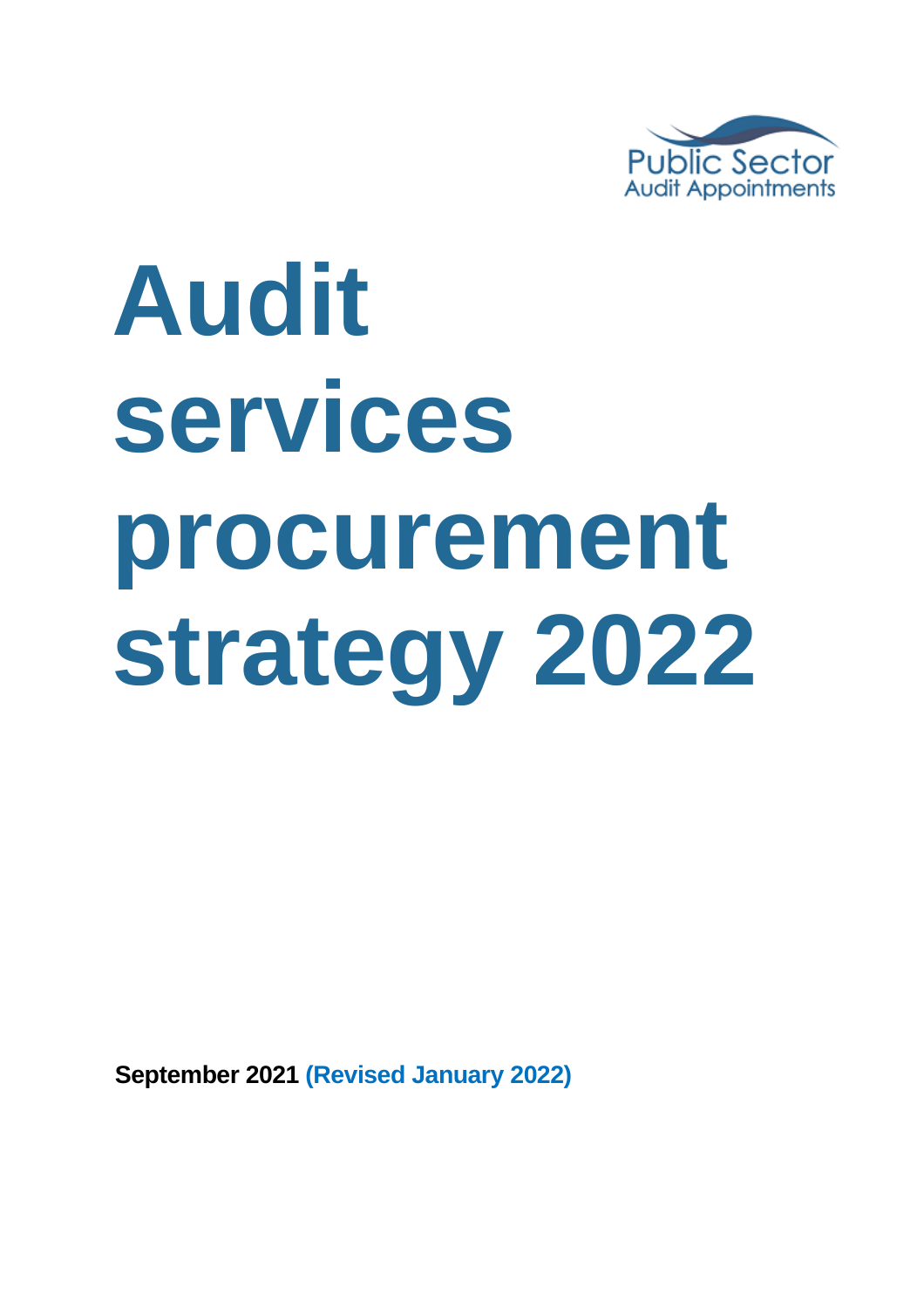**High quality independent audit is one of the cornerstones of public accountability. It gives assurance that taxpayers' money has been well managed and properly expended. It helps to inspire trust and confidence in the organisations and people responsible for managing public money.**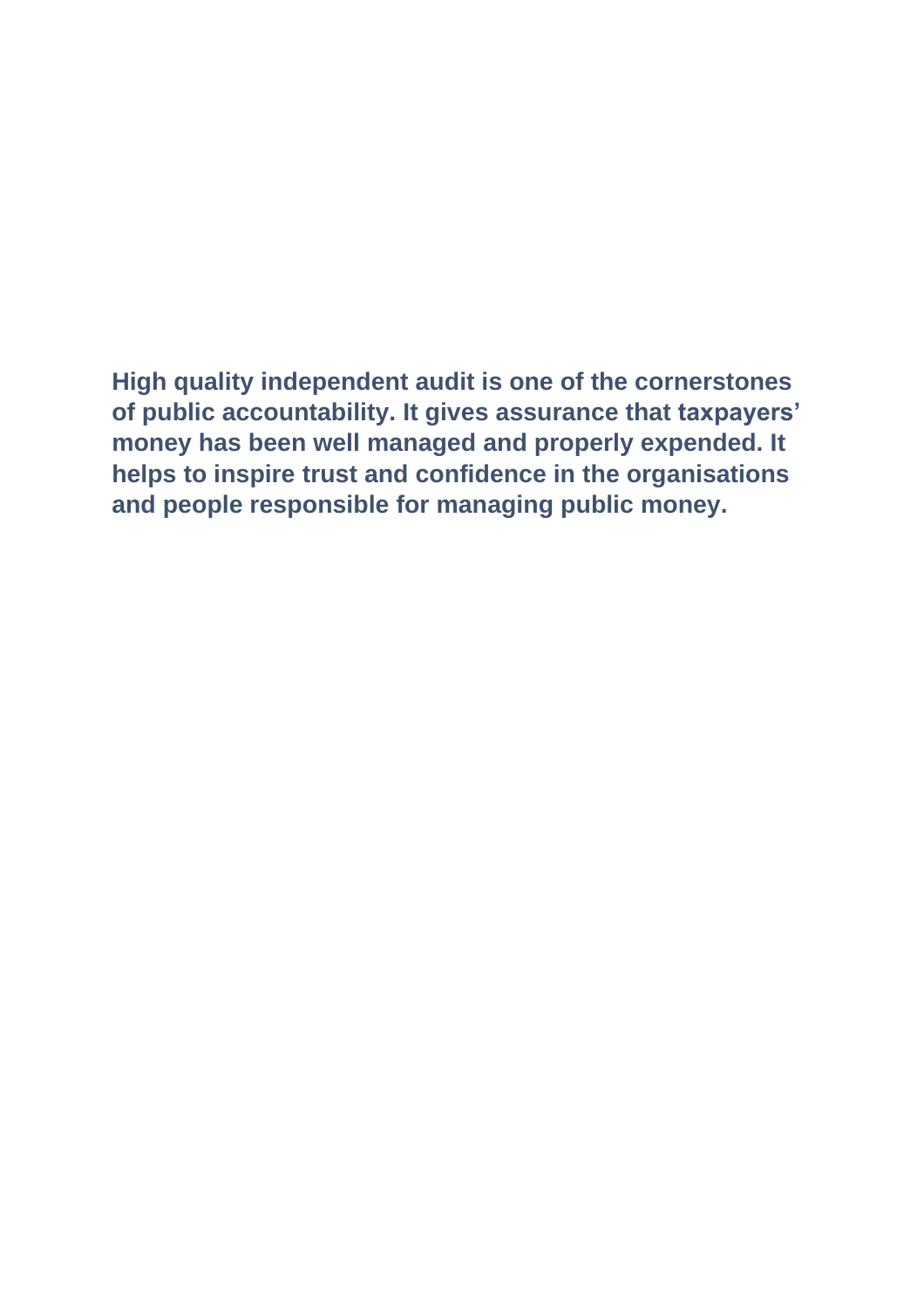# **Contents**

| Establishment of a Dynamic Purchasing System (DPS)  12 |  |
|--------------------------------------------------------|--|
|                                                        |  |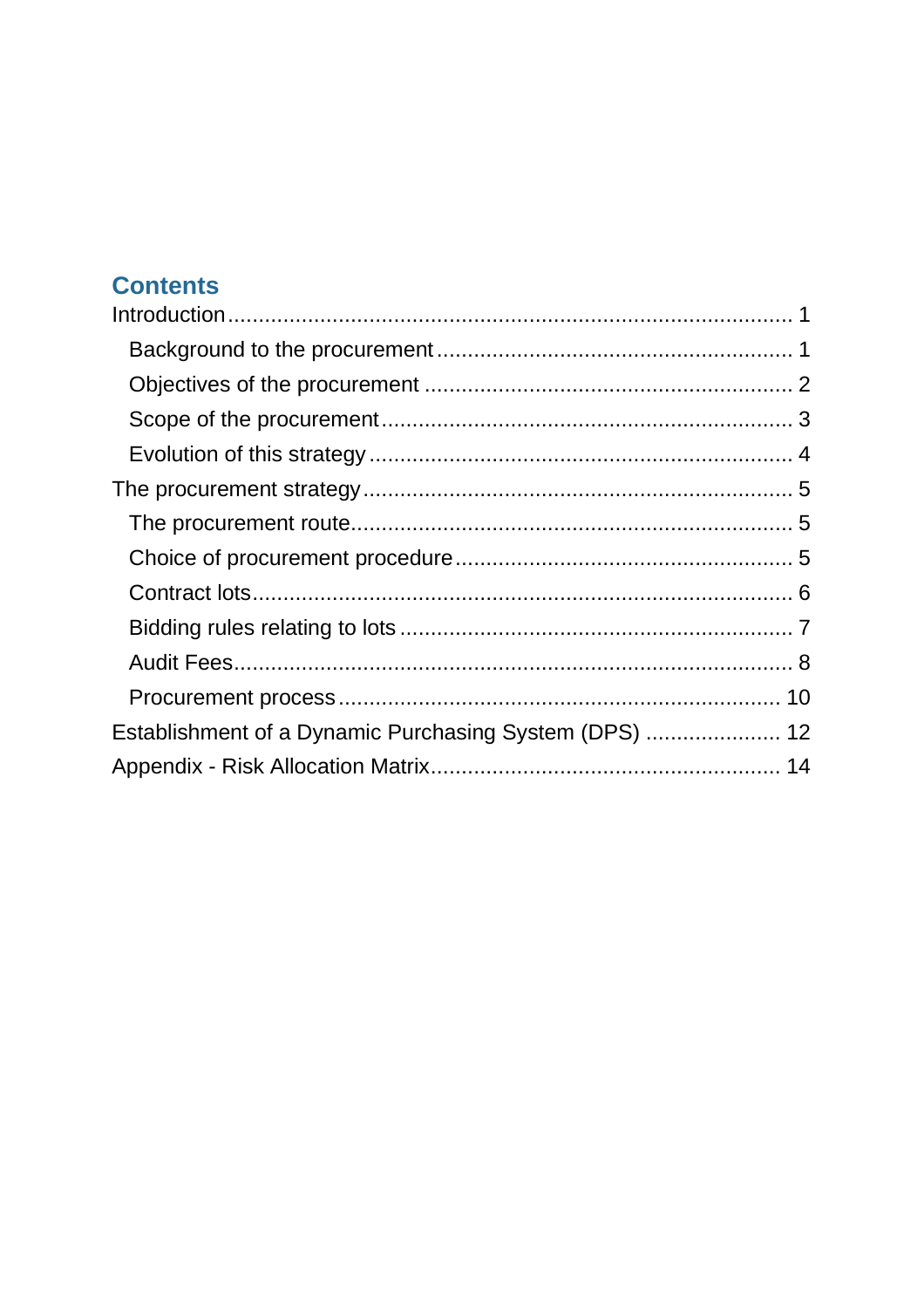## **Introduction**

- 1. Public Sector Audit Appointments Limited (PSAA) is an independent company limited by guarantee incorporated by the Local Government Association (LGA) in August 2014. It has a Board of non-executive directors supported by a Chief Executive and a team of staff who have significant experience and skills in managing contracts for public audit services. More information about the PSAA Board and Executive team can be found at [http://www.psaa.co.uk/about-us/who-we-are/.](http://www.psaa.co.uk/about-us/who-we-are/)
- 2. In July 2016, the Secretary of State specified PSAA as an appointing person for principal local government and police bodies for audits from 2018/19, under the provisions of the Local Audit and Accountability Act 2014 (the Act) and the Local Audit (Appointing Person) Regulations 2015 (the Regulations). Acting in accordance with this role PSAA is responsible for appointing an auditor and setting scales of fees for relevant principal authorities that have chosen to opt into its national scheme, overseeing issues of auditor independence and monitoring compliance by the auditor with the contracts we enter into with the audit firms.
- 3. During the next few months all eligible bodies will need to make important decisions about their external audit arrangements for the period commencing from the financial year 2023/24.
- 4. In relation to appointing auditors, local bodies have options to arrange their own procurement and make the appointment themselves or in conjunction with other bodies, or they can join and take advantage of the national collective scheme managed by PSAA.
- 5. Events since 2018 have resulted in an audit industry that is under enormous pressure and the local audit system is experiencing its share of the strain and unavoidable instability as impacts cascade down to the frontline of individual audits.
- 6. We believe that PSAA's national scheme offers the best option for local bodies to secure the appointment of appropriately qualified auditors in the current challenging market conditions. The Local Government Association and MHCLG<sup>1</sup> have expressed similar views.

## **Background to the procurement**

7. One of PSAA's most important obligations is to make an appropriate auditor appointment to each and every opted-in body. Prior to making appointments for the second appointing period, commencing on 1 April 2023, we plan to undertake a major procurement enabling suppliers to enter into new long term contracts with PSAA.

<sup>1</sup> Immediately prior to the publication of this document it was announced that MHCLG has been renamed to Department for Levelling Up, Housing and Communities (DLUHC). The document refers to the department as MHCLG.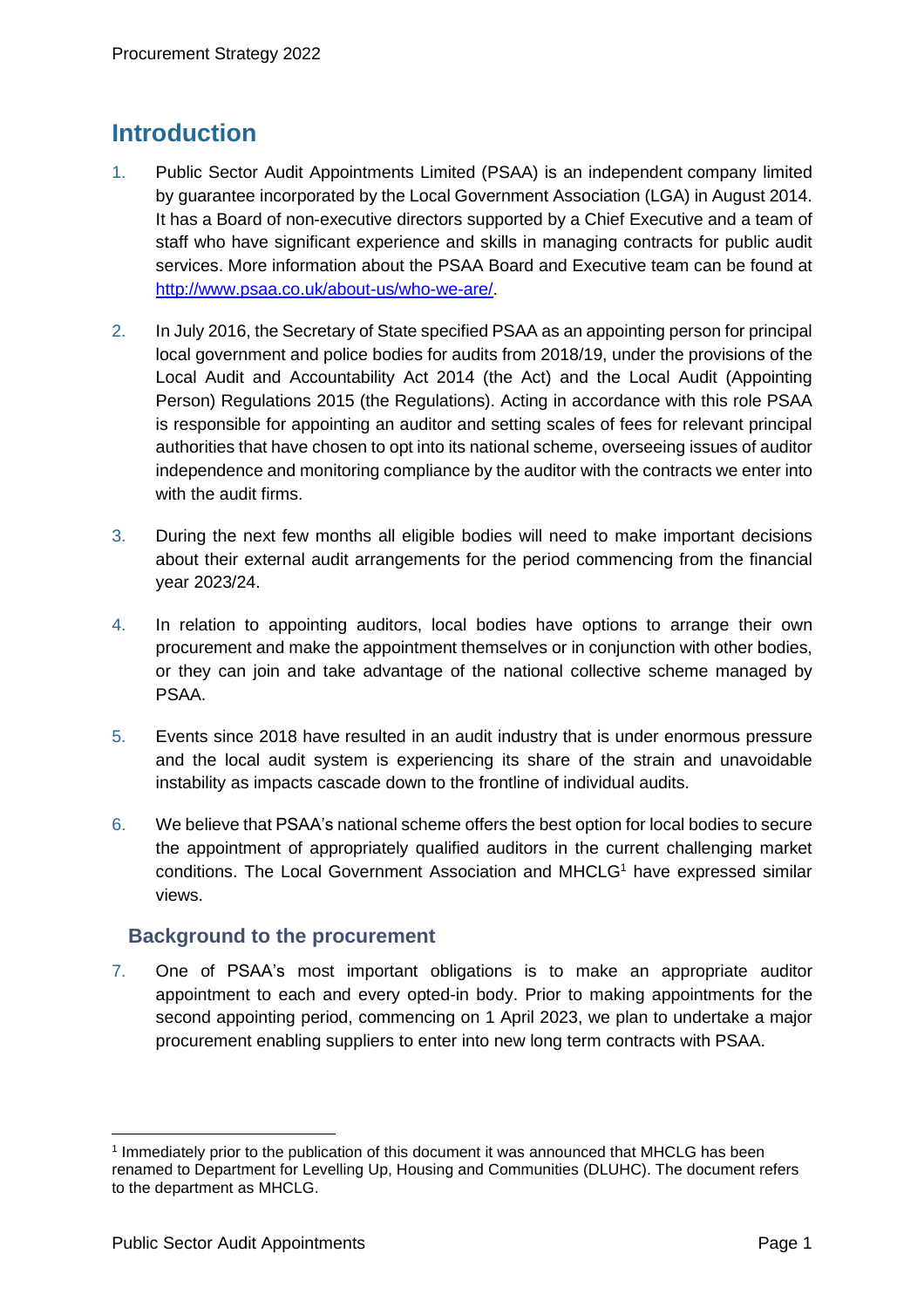- 8. In the event that the procurement fails to attract sufficient capacity to enable auditor appointments to every opted-in body, we have the option to extend one or more existing contracts for 2023/24 and also 2024/25 in order to secure or supplement capacity.
- 9. PSAA is intent on having a successful procurement and being able to award contract opportunities to successful bidders at the conclusion of the process.
- 10. However, PSAA explicitly reserves the right to exercise its discretion to abandon the procurement for one or more lots including all of the lots where PSAA, at its sole discretion, considers the procurement has not sufficiently delivered to a suitable level one or more of the stated procurement strategy objectives, for example where it has not delivered sufficient value for opted-in bodies.
- 11. The factors (and the interaction of factors) that PSAA will take into account amongst its considerations of whether to award a lot will include (but not be limited to):
	- the impact on overall sustainability of the local government audit provider market;
	- the relative value for money for opted-in bodies of provisional winning tenders across all lots, which will be informed by the relative quality offered and the degree to which the bid rates are greater or less than the bid rates of other provisional lot winners; and
	- any government, system leader, regulatory or other policy announcements or clarifications relevant to the exercise of PSAA's functions.
- 12. MHCLG's Spring statement proposed changes to the current arrangements. At the time of writing, the response to the formal consultation on the proposals in the Spring statement is awaited. Following the publication of its response to the consultation on changes to the Local Audit (Appointing Person) Regulations 2015, in Autumn 2021 the government is in the final stage of introducing secondary legislation to provide the appointing person with greater flexibility to allow a fee scale to be set during the audit year. These changes enable approved recurring fee variations to be baked into the scale fee at an earlier date so the scale fees are more accurate and the volume of fee variations is reduced.
- 13. PSAA has set the length of the next compulsory appointing period to cover the audits of the five consecutive financial years commencing 1 April 2023.
- 14. PSAA needs to enter into new contracts with audit firms in order to make auditor appointments to opted-in bodies by 31 December 2022, as required by the Appointing Person Regulations. This procurement strategy sets out our current plans for the basis on which the procurement of audit services will be carried out.

## **Objectives of the procurement**

15. Our primary aim is to secure the delivery of an audit service of the required quality for every opted-in body at a realistic market price and to support the drive towards a long term competitive and more sustainable market for local public audit services.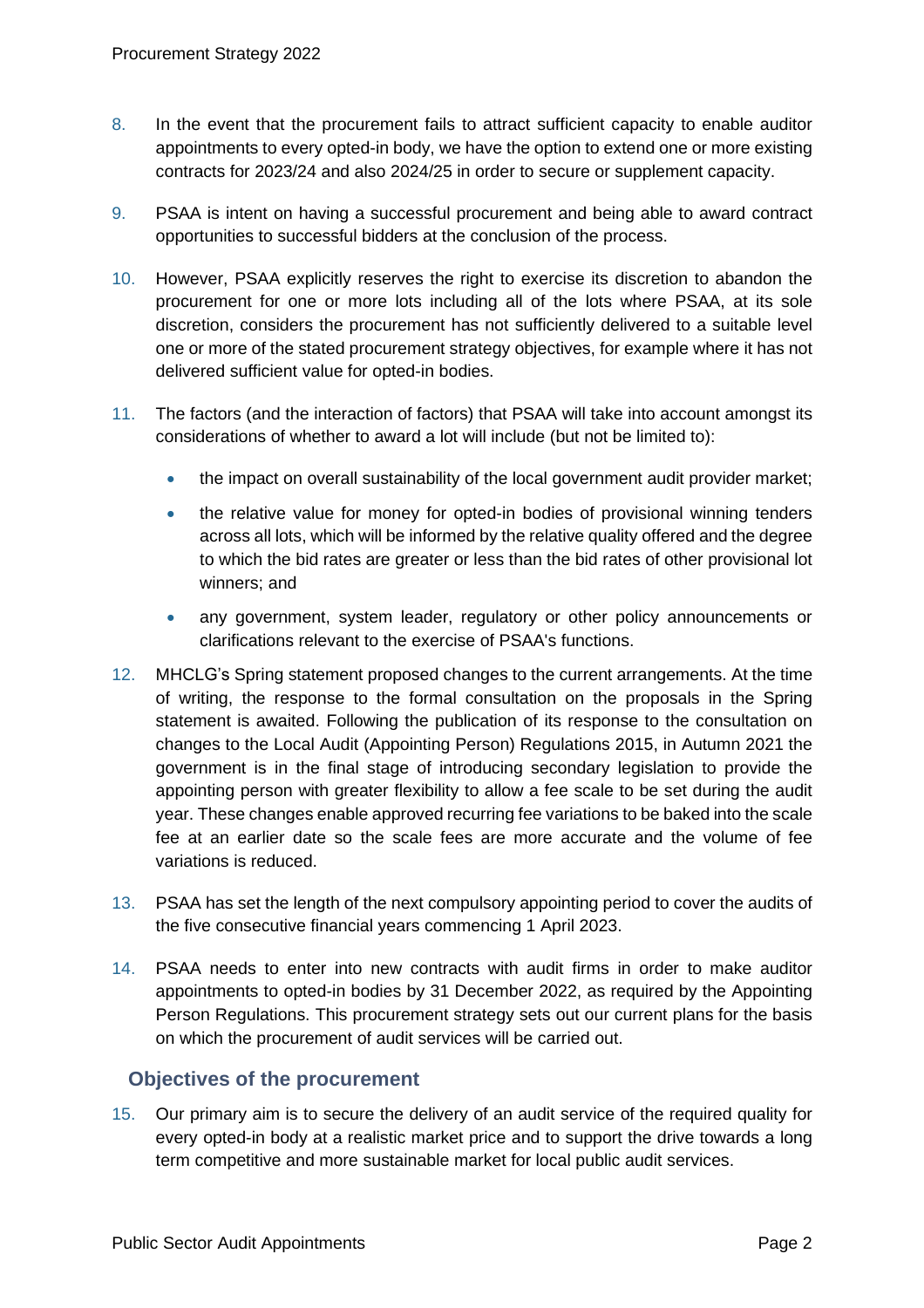- 16. The objectives of the procurement are to maximise value for local public bodies by:
	- securing the delivery of independent audit services of the required quality;
	- awarding long term contracts to a sufficient number of firms to enable the deployment of an appropriately qualified auditing team to every participating body;
	- encouraging existing suppliers to remain active participants in local audit and creating opportunities for new suppliers to enter the market;
	- encouraging audit suppliers to submit prices which are realistic in the context of the current market;
	- enabling auditor appointments which facilitate the efficient use of audit resources;
	- supporting and contributing to the efforts of audited bodies and auditors to improve the timeliness of audit opinion delivery; and
	- establishing arrangements that are able to evolve in response to changes to the local audit framework.
- 17. It is necessary to enter into contracts with a number of audit suppliers to provide sufficient capacity for all of the audits required, enable PSAA to manage auditor independence issues and, if possible, grow the number of active suppliers in the local audit market.

## **Scope of the procurement**

- 18. The procurement will cover the audits of the accounts of all eligible bodies that opt into the appointing person scheme. Eligible bodies include local authorities, combined authorities, police and crime commissioners including PFCCs, chief constables, fire and rescue authorities, waste authorities, passenger transport executives and national park authorities.
- 19. There are currently 476 eligible bodies that will receive invitations to opt into the appointing person arrangements during September 2021. This number may reduce slightly from 1 April 2023 given the planned reorganisation in the counties of Cumbria, North Yorkshire, and Somerset. The closing date for acceptance of the opt-in invitation is 11 March 2022. We expect to receive acceptances from eligible bodies throughout the opt-in period and will maintain and publish an up to date record of bodies joining the scheme on the PSAA website.
- 20. PSAA has allowed a considerably longer period during which an eligible body can opt in compared to the statutory minimum period of eight weeks. It is hoped this will enable eligible bodies to meet the requirement under the regulations to make the decision to opt in at a full council meeting. (As corporations sole, the full council requirement does not apply to police and crime commissioners and police, fire and crime commissioners).
- 21. In order to maximise the potential economies of scale for eligible bodies as a result of entering into large contracts with firms, and to manage any auditor independence issues,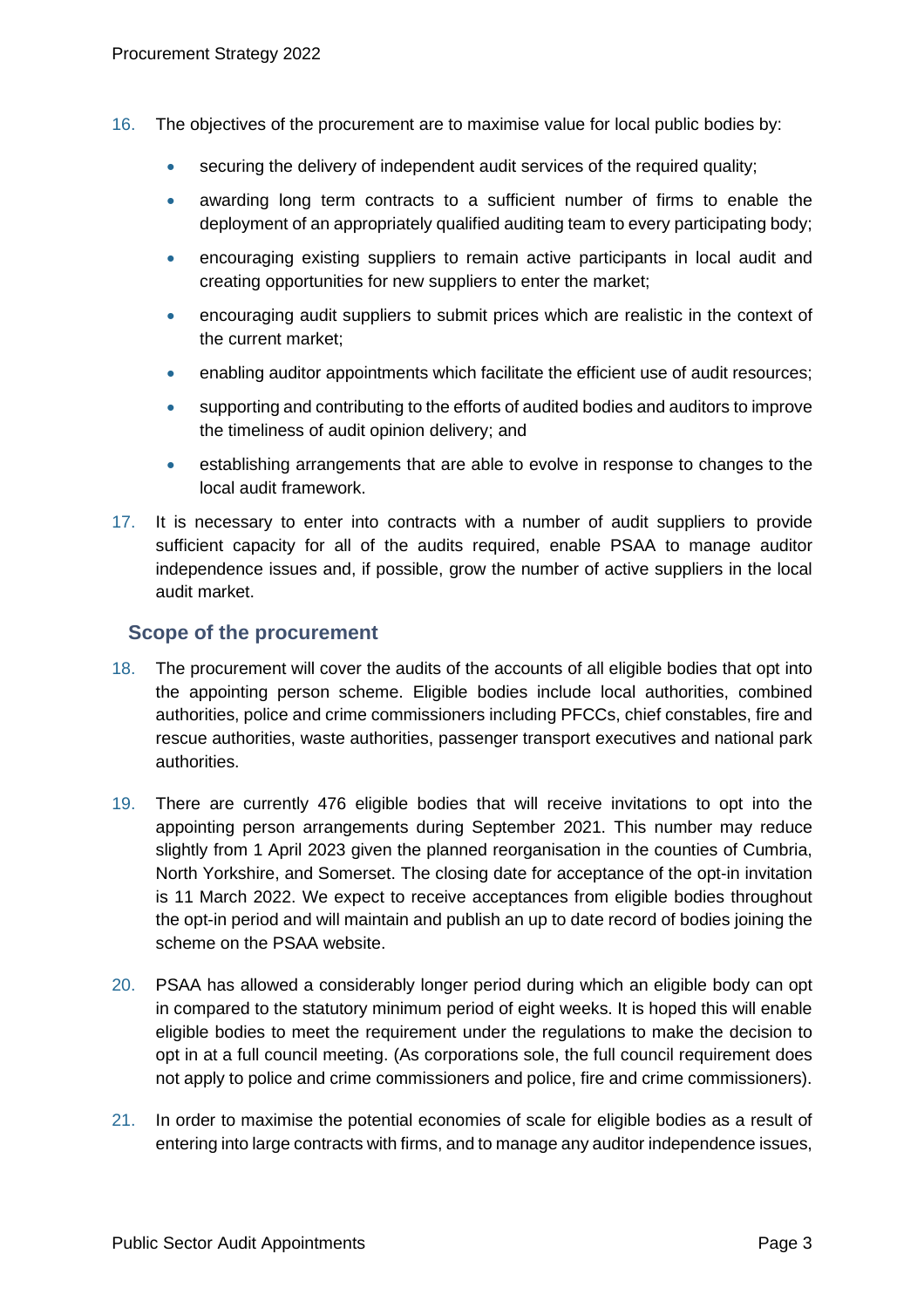PSAA will seek to provide as much clarity and certainty as possible concerning the volume and nature of audits it is able to offer to firms.

## **Evolution of this strategy**

- 22. This strategy has been developed based on our knowledge and experience of previous procurements for audit and related services, including the lessons learned from our 2017 procurement and the research we have commissioned since that time. Importantly it has been shaped by the feedback received to the market engagement exercise and consultation with eligible bodies, which we undertook in June 2021. A [summary](https://www.psaa.co.uk/about-us/appointing-person-information/appointing-period-2023-24-2027-28/prospectus-2023-and-beyond/response-to-consultations-on-proposed-arrangements-for-the-appointing-period-starting-april-2023/) of the response to PSAA's consultation and market [engagement](https://www.psaa.co.uk/about-us/appointing-person-information/appointing-period-2023-24-2027-28/prospectus-2023-and-beyond/response-to-consultations-on-proposed-arrangements-for-the-appointing-period-starting-april-2023/) has been published.
- 23. PSAA has produced a risk allocation matrix (attached as an appendix) to inform the development of its commercial model and pricing approach as described in this strategy. It sets outs PSAA's assessment of the risks that each party is required to bear so provision can be made to mitigate and manage these risks in the most effective and economical manner.
- 24. This revised procurement strategy was agreed by the PSAA Board on 31 January 2022. The few amendments made reflect recent developments in our proposed approach and in the local audit world. (It supersedes the version agreed on 15 September 2021, which was shared and discussed with members of the Liaison Committee chaired by MHCLG and involving representatives of FRC, NAO, CIPFA, ICAEW and the LGA). In a number of areas feedback has helped us to evolve our thinking on the procurement characteristics outlined in the June 2021 draft prospectus and market engagement documents.
- 25. Two market briefings were held in November 2021 and January 2022 to explain and answer questions about our procurement strategy.
- 26. We expect to publish the contract notice on 7 February 2022. From that point forward, all engagement in respect of the procurement will be conducted in accordance with the arrangements described in the procurement documentation.
- 27. The significant work to reform audit in the wake of the four government reviews (Kingman's review of the FRC; the Competition and Markets Authority review of the audit market; Sir Donald Brydon's review of the quality and effectiveness of audit; and Sir Tony Redmond's review of local authority financial reporting and external audit) is underway.
- 28. Further wide-ranging change is almost certain to occur during the next few years, and is very likely to have an impact during the appointing period that will commence in April 2023. Alongside changes to the general and local audit framework, the Government is reviewing the public sector procurement regulations, following the UK's withdrawal from the European Union.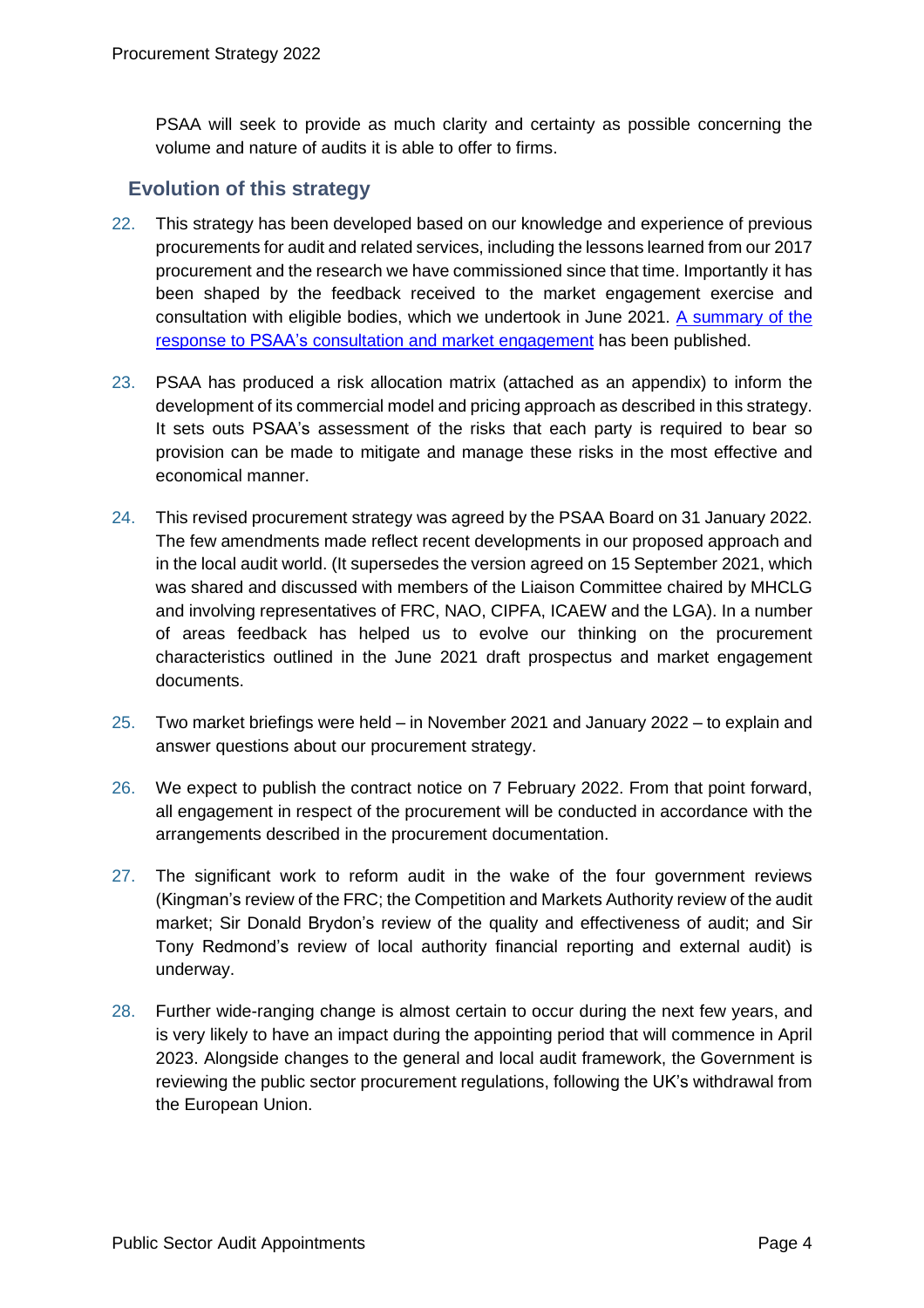## **The procurement strategy**

#### **The procurement route**

29. The Public Contract Regulations 2015 (the Contract Regulations) will apply to the procurement and it will be carried out in accordance with those Regulations.

#### **Choice of procurement procedure**

- 30. PSAA is keen, if possible, to enter into contracts with a larger number of suppliers registered as local public auditors than the current five. This could include a nonregistered firm working with a registered firm.
- 31. This will give PSAA the ability to manage auditor independence issues, for example, where an audit supplier has a pre-existing relationship with an opted-in body which prevents it from accepting an audit appointment. It will also provide the flexibility to enable PSAA to respond to the significant number of joint or shared working arrangements for which partner eligible bodies often express a preference for the appointment of a common audit supplier. By entering into contracts with a number of suppliers, PSAA will help to support the drive towards a long term competitive and more sustainable market for local public audit services.
- 32. Because the nature of the services being procured is highly specialised, PSAA will follow the restricted procedure (rather than the open procedure) in accordance with the Contract Regulations. This will enable PSAA to identify those suppliers with the necessary financial standing, technical capability, skills and experience to provide services and then invite all those shortlisted to tender.
- 33. Bids will be accepted from suppliers which are registered as, or that are currently proceeding through the registration process to become, a local public auditor with a supervisory body approved by the Financial Reporting Council, currently the Institute of Chartered Accountants in England and Wales (ICAEW). The registration and ongoing monitoring processes test supplier quality and competence. A potential supplier that is not registered as a local public auditor is encouraged to have an early discussion with one of the Recognised Supervisory Bodies.
- 34. Bids from consortia or other forms of joint working arrangements will be permitted where at least one member organisation within the consortium or arrangements is individually registered as (or going through the process of registration to become) a local public auditor with the ICAEW.
- 35. PSAA is only able to contract with accredited suppliers. A contract award made to a supplier going through the registration process will be conditional on the ICAEW, as the Recognised Supervisory Body, approving their registration and the procurement will not seek to prejudice ICAEW's approval process.
- 36. Suppliers invited to tender will be asked to quote prices for a contract length of five years, which matches the opt-in period for eligible bodies. The contracts will include the option to extend the contract duration by up to a further two years, by mutual agreement.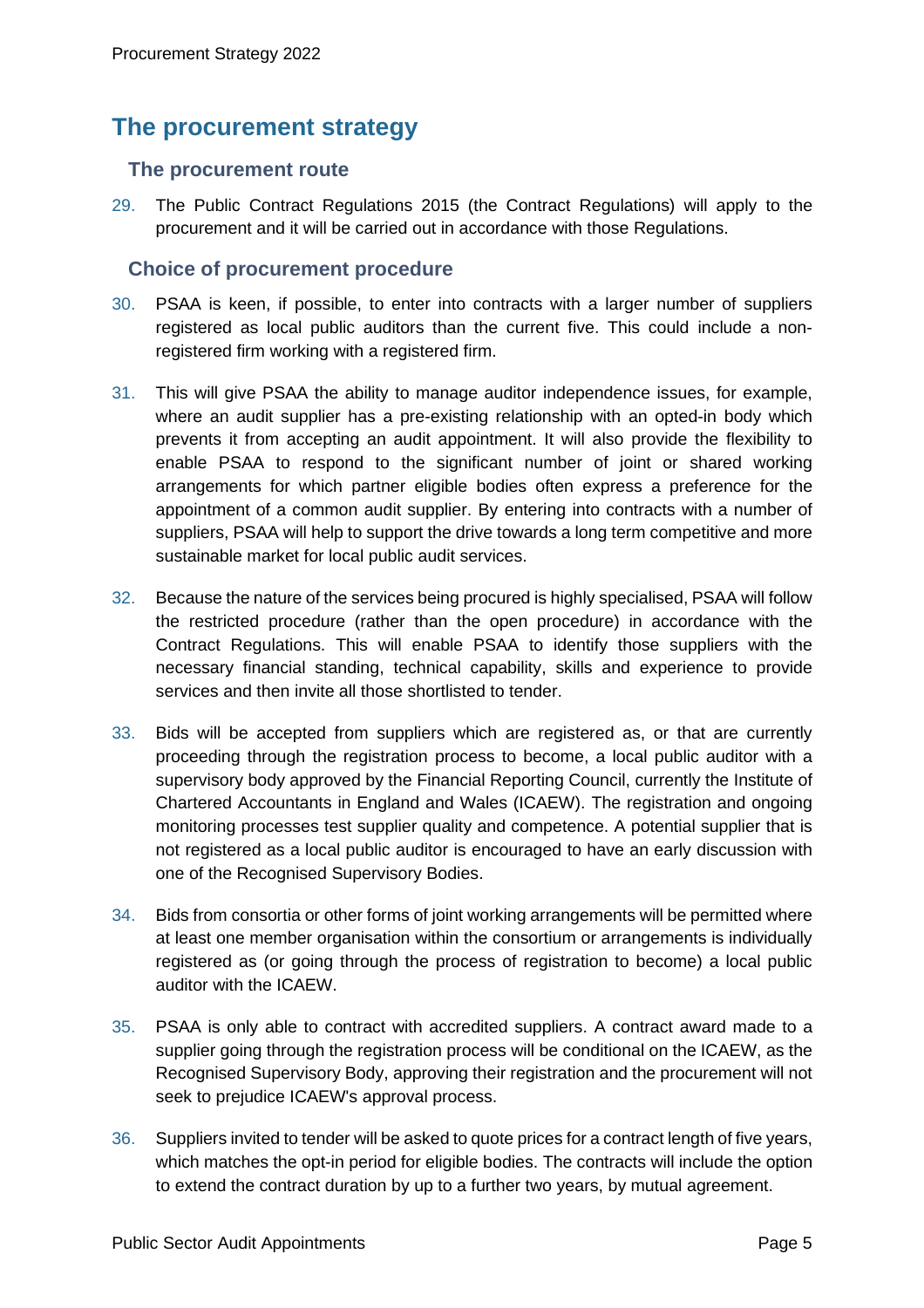37. Variant bids will not be permitted.

#### **Contract lots**

- 38. PSAA will structure its procurement and invite bids as set out in the paragraphs below, subject to confirmation once the number of eligible bodies opting into the scheme is known.
- 39. There will be a single England-wide contract area, containing between 10 "standard" lots. There will also be a further three lots which will be classed as "development" lots.
- 40. The size of the lots will be graduated to enable bidders to match their capacity and risk appetite with their preferred lot size. The "standard" lots will be sized from around 18% to 4% of the portfolio of opted-in bodies.
- 41. The three "development" lots will be sized at around 2.25% (two lots) and 0.5% (one lot) of the portfolio of opted-in bodies in order to encourage new entrants.
- 42. The number of individual lots and their indicative value will be clearly set out in the invitation to tender. PSAA will reserve the right to award work in excess of the lot size as a mitigation should we be unable to award all lots.
- 43. For each individual lot, PSAA will give an indication of the minimum volume of work which the lot will contain.
- 44. There will be no requirement for bidders to participate in joint audits.
- 45. Except for the "development" lots, each lot in its final form will reflect a sensible balance of geography and a blend of the different authority types, taking account of the guiding principles used when making auditor appointments as set out in para 50 below. Only the six largest lots will include one or more public interest entity (PIE) audits. In addition the three development lots will exclude any audits of Unitary Councils, Metropolitan Borough Councils, London Borough Councils and County Councils.
- 46. The indicative value of each lot will be expressed by reference to the 'audited body notional value' (ABNV), which comprises the published scale fees for 2021/22 for all opted-in bodies plus actual and estimated recurring fee variations for 2019/20 audits. This will establish a consistent baseline for bidders' pricing.
- 47. Within the invitation to tender we will provide further information that will be helpful to bidders in their consideration of bid prices covering:
	- those future regulatory and Code-related changes up to April 2023 that we expect bidders to reflect in their pricing. Correspondingly, we will identify those possible changes where there is insufficient information available to do so and outline how these will be handled; and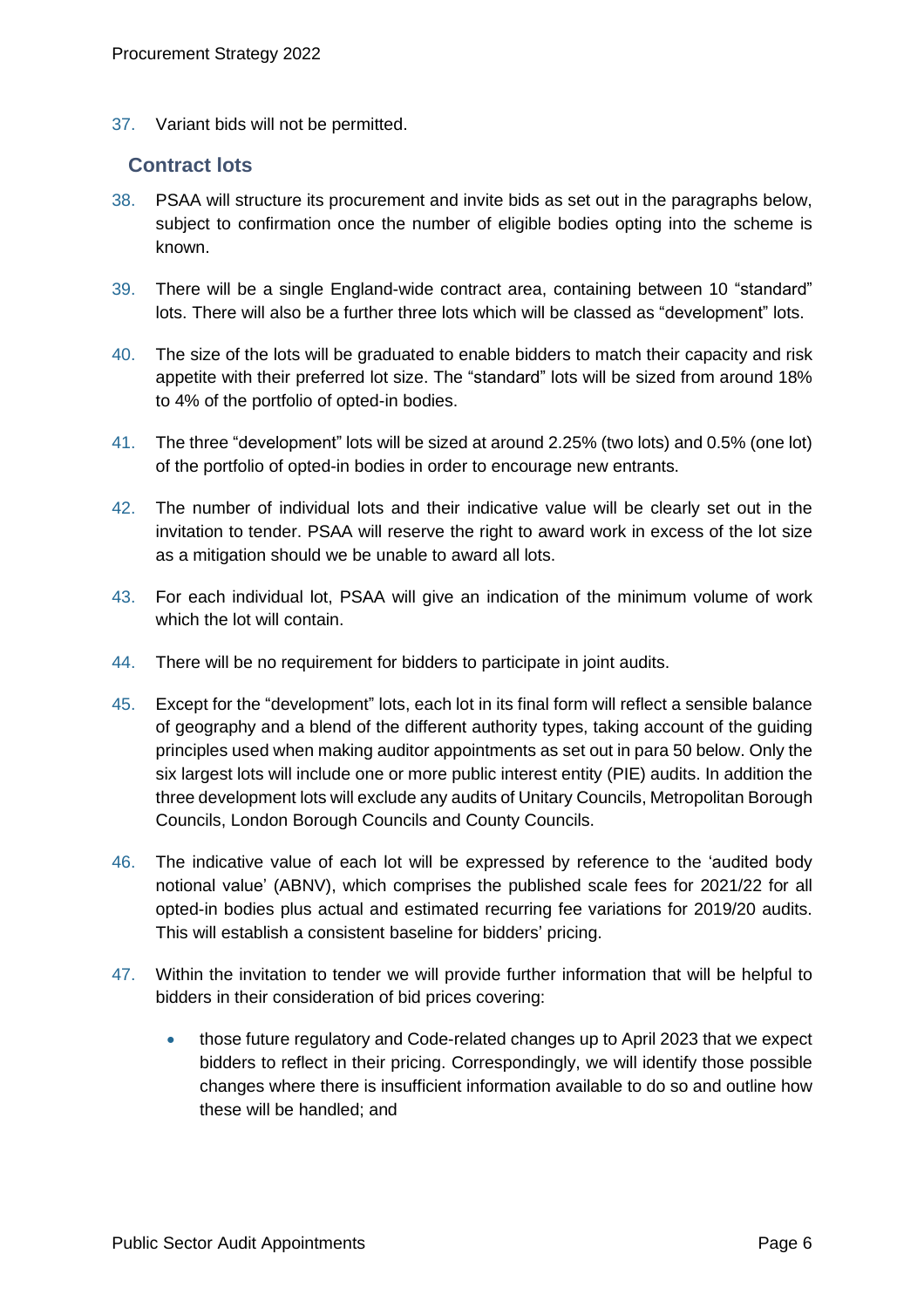- a schedule of opted-in bodies which details the most recent audit year completed, the scale fee and the nature and value of recurring fee variations that are already baked into the scale fee.
- 48. Named audits will not be allocated to a lot until the procurement is complete and the subsequent consultation processes with opted-in bodies and successful bidders have taken place. Having a larger number of lots increases the opportunity for a greater proportion of a lot to be concentrated in specific geographical areas rather than being spread across the country.
- 49. There is no "auditor of last resort" in England, unlike other UK public sector procurers of volume public audit services. Given the statutory nature of audit, and its obligation to make an auditor appointment to every opted-in body, PSAA will endeavour to encourage the market to bid in a manner which represents value for money for the public purse, without damaging sustainability.
- 50. When making auditor appointments following contract award, PSAA will consider the status of prior years' audits and will be guided by the following principles:
	- ensuring auditor independence;
	- ensuring any contractually guaranteed levels of work are met;
	- ensuring a blend of authority types for each audit firm;
	- taking account of a firm's principal locations and geographical preferences (as specified in its tender response);
	- providing continuity of audit firm, where appropriate; and
	- accommodating joint/shared working arrangements between local bodies where possible.

## **Bidding rules relating to lots**

- 51. In the interests of market sustainability, and subject to receiving sufficient bids and to the outcome of the evaluation of responses to the invitation to tender, PSAA expects to award no more than 34% of the aggregate value of its total portfolio (and potentially a lesser maximum percentage) to any single supplier. Ideally PSAA wants to enter into long term contracts with a larger number of suppliers than we do currently, reflecting a more balanced distribution of work. Our lot structure and bidding rules will aim to enable this, subject to us receiving sufficient bids. The exact number of lots that any successful bidder could be awarded will be set out in the procurement documents.
- 52. Bidders will be required to indicate the maximum amount of work per annum that they are able/would be willing to deliver, as a percentage of PSAA's total work based on ABNV. Where a bidder submits bids for multiple lots, this information would be used by PSAA to ensure that any bidder is not awarded work in excess of its stated capacity. In the event of PSAA receiving insufficient bids, a supplier may be awarded more than 34% where they indicate they have such capacity.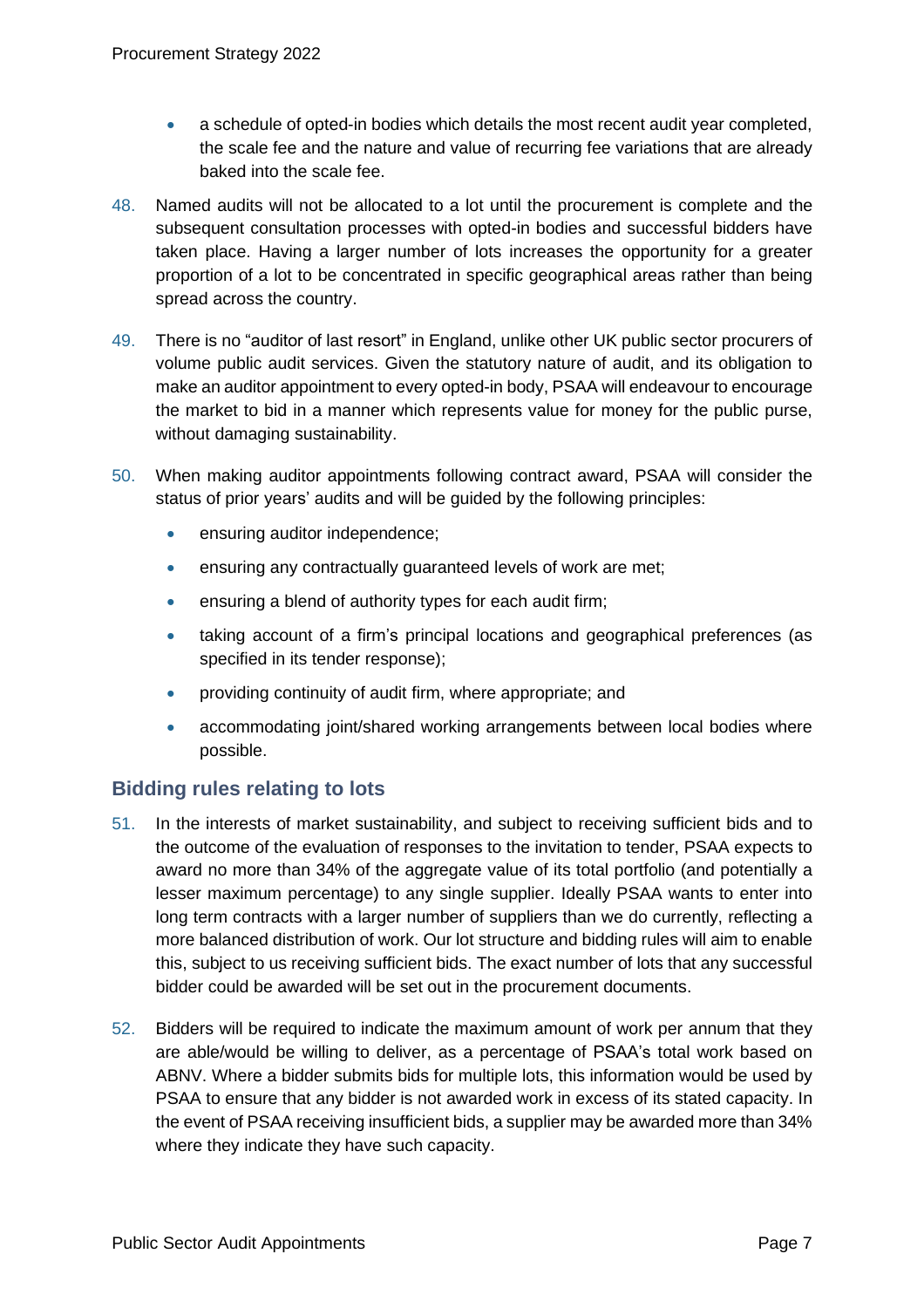- 53. Bidders will not be required to bid for all lots. However, they will be able to bid for all lots which fall within the range which they have specified as their maximum capacity.
- 54. PSAA will award contracts to a number of suppliers, to enable it to:
	- manage any independence issues that may arise when making auditor appointments to opted-in audited bodies;
	- respond to shared or joint working arrangements between opted-in bodies;
	- make an appropriate auditor appointment to each opted-in body after fulfilling its statutory duty to consult such bodies on proposed appointments; and
	- support the drive for longer-term market sustainability.
- 55. Contract lots will be awarded to the suppliers submitting the most economically advantageous tenders i.e. assessed using a quality/price ratio.
- 56. Bidders will be invited to express their bids for each lot as a fixed proportion of the relevant ABNV. Bidders can submit a percentage value that is greater or less than 100%. Bidders will be able to submit different bid rate percentages for each lot.
- 57. Bidders will have the option to offer two bid rates for each lot: one representing the bid rate if the Lot is their first win, and one representing the bid rate if the Lot becomes a subsequent win. There is no obligation for a bidder to offer a subsequent bid rate to be used in the price evaluation for subsequent Lots following a Lot win.
- 58. PSAA recognises that the location of an audit is an important consideration for bidders. Bidders for all lots, other than the "development" lots, will therefore be able to select up to four geographical areas which would be least attractive/convenient for them to audit (from a pre-defined list of English County and Combined Authority areas<sup>2</sup>). PSAA would seek to avoid appointing the bidder, if successful, to audits within the selected geographic areas. In the event that it was necessary to appoint the bidder to any audits in those areas, the relevant bid rate would be increased by a premium of 30% in respect of the audits concerned.
- 59. It is recognised that bidders for the "development" lots may have the capacity to work in a relatively limited geographical area compared to larger suppliers. They will therefore be able to select up to four areas in which they would be able to undertake audits using the same predefined list of English County and Combined Authority areas.

## **Audit Fees**

60. PSAA strongly believes the national, sector-led, collective scheme offers benefits to both audit services suppliers and eligible bodies. By opting into PSAA's scheme, individual bodies will avoid the costs of their own procurement and management of contracts and also the requirement to set up an auditor panel with independent members. Audit services suppliers avoid the expense of participating in multiple procurements and,

<sup>&</sup>lt;sup>2</sup> Counties (including any Councils or Other Relevant Local Bodies within the County area), and Combined Authorities (including any Councils or Other Relevant Local Bodies within the Combined Authority area)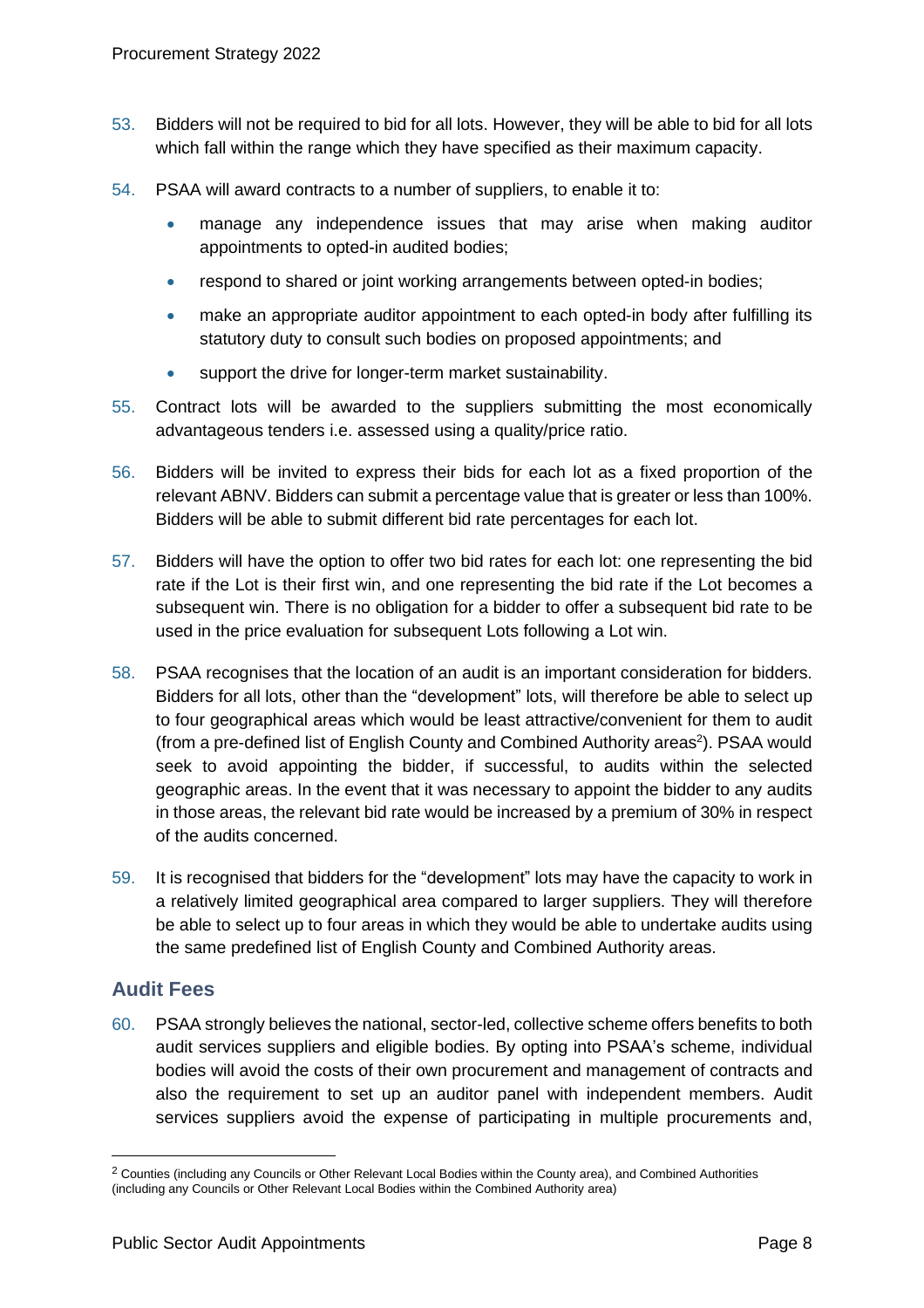where successful, the challenge of being subject to and managing a range of different contract management regimes.

- 61. PSAA's costs of managing the scheme are covered by audit fees paid by opted-in bodies. Over the current contract term, from 2018 to 2023, our annual operating costs have averaged approximately 4% of total annual contract spend. We plan to continue to manage our own costs appropriately and to ensure that the national scheme offers excellent value for its members.
- 62. PSAA will continue to pool scheme costs and charge fees to opted-in bodies in accordance with our published fee scale as amended from time to time following consultations with scheme members and other interested parties.
- 63. As a not-for-profit organisation, PSAA returns to opted-in bodies any surplus funds generated by the scheme after all costs have been met. This obligation is set out clearly in our articles of association. Our most recent distribution of surplus funds, totalling £5.6m was announced in August 2021.
- 64. PSAA expects to make a statement on the impact of the procurement outcome on 2023/24 scale fees following contract award in the second half of 2022.
- 65. PSAA will consult on the proposed scale of fees for 2023/24 and subsequently expects to publish the fees applicable no later than the end of November 2023, following the amendment to the Appointing Person Regulations which will move the latest date by which audit fees must be set from 31 March to 30 November of the year to which the audit relates.
- 66. For each year of the contract (apart from year 1), PSAA intends to increase the remuneration paid to its audit firms by reference to the annual increase in CPI.
- 67. Additional fees (fee variations) are part of the legal framework. They only occur if substantially more or less work is required than is envisaged in the scale fee or the auditor is entitled to recover costs or expenses from the audited body under specific provisions in the regulations, for example in relation to public interest reports or objection work.
- 68. The regulations require PSAA to consider every fee variation on a case-by-case basis. Over the past nine months we have made improvements to our internal processes to enable the handling of a larger number of claims and we will continue to review and make improvements where possible for the benefit of all parties.
- 69. PSAA reviews and robustly assesses each fee variation proposal. We apply our technical knowledge and experience of all audits to assess each submission and can compare with similar submissions for other bodies across all our audit suppliers before reaching a decision. Our process requires that fees for additional work are discussed with and explained to the audited body before they can be proposed to PSAA. The Regulations require that the proposals must be approved by PSAA before they can be invoiced.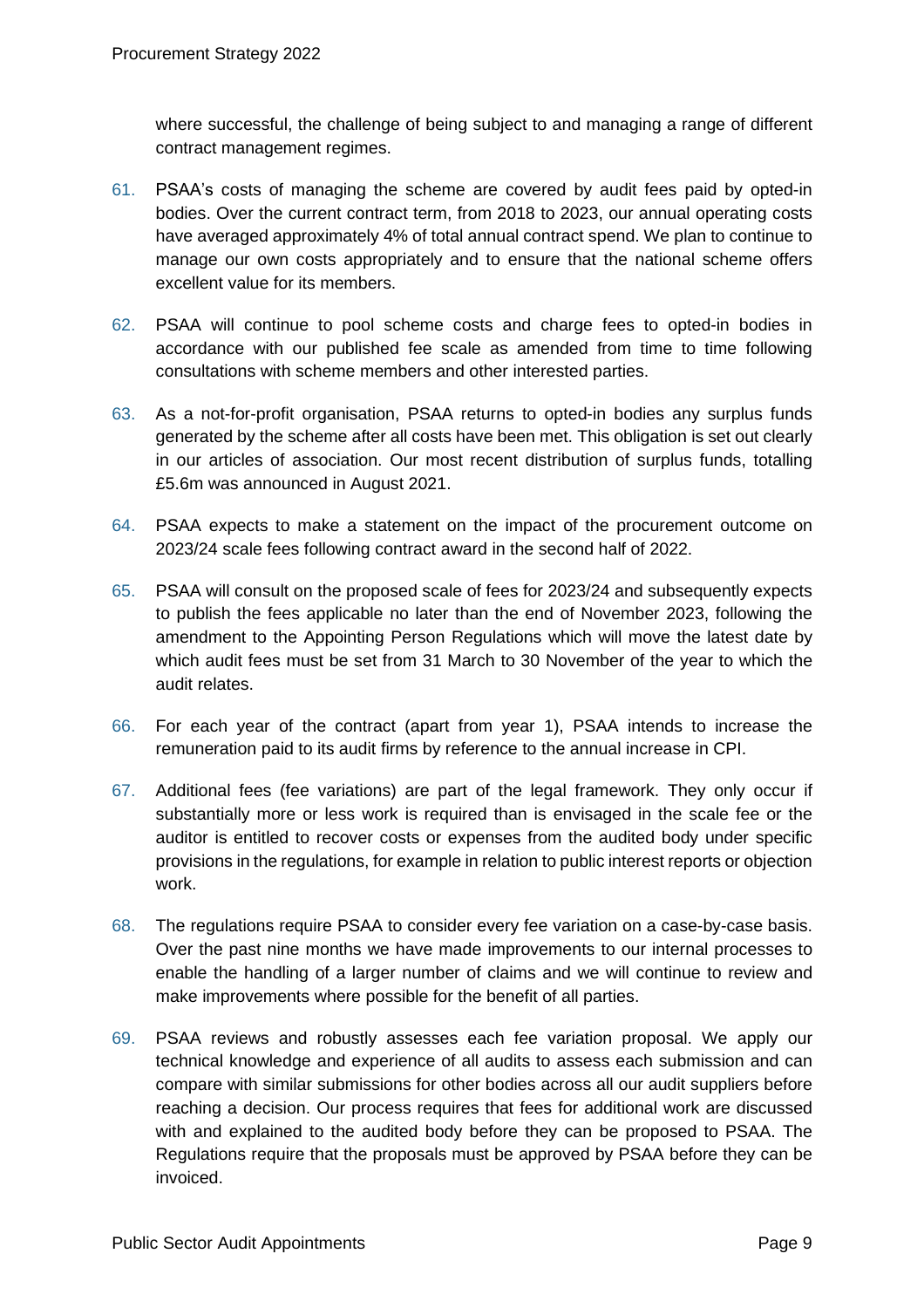- 70. PSAA will provide a copy of the current rate card with the invitation to tender. Each winning bidder will be remunerated for additional work for each lot that it wins at a rate equal to the current rate card multiplied by its bid rate for that particular lot.
- 71. PSAA will update the rate card through the appointing period in line with changes to scale fees that are not related to the level of work – for example, inflation.
- 72. The hourly rates used as part of the determination of the valuation of additional work (fee variations) will continue to be the same for all audited bodies.

### **Procurement process**

- 73. The key stages in the procurement process are set out below. In accordance with the Contract Regulations, PSAA will ensure that at each stage the process complies with the requirements of equal treatment, non-discrimination, transparency, and proportionality.
- 74. PSAA will use the Delta e-tendering platform to undertake this procurement.

Timetable and key milestones

75. The timetable and key milestones for the procurement are summarised in Table 1. The target dates are provisional and may be subject to change.

| Table 1 – indicative procurement timetable                                 |                      |  |  |  |
|----------------------------------------------------------------------------|----------------------|--|--|--|
| <b>Key milestone</b>                                                       | <b>Target Date</b>   |  |  |  |
| Publish Contract Notice and issue documentation on request                 | noon 7 February 2022 |  |  |  |
| Deadline for submission of Selection Questionnaires                        | noon 18 March 2022   |  |  |  |
| Issue invitation to tender to short-listed suppliers                       | noon 7 April 2022    |  |  |  |
| Deadline for submission of tenders                                         | noon 11 July 2022    |  |  |  |
| PSAA Board approval of contract awards, assuming a<br>satisfactory outcome | August 2022          |  |  |  |

- 76. Following a statutory consultation process auditor appointment for opted-in bodies will be made by 31 December 2022 for audit years from 2023/24.
- 77. This timetable is consistent with the requirement set out in the Local Audit and Accountability Act 2014, for an authority to appoint an auditor to audit its accounts for a financial year by no later than 31 December in the preceding financial year.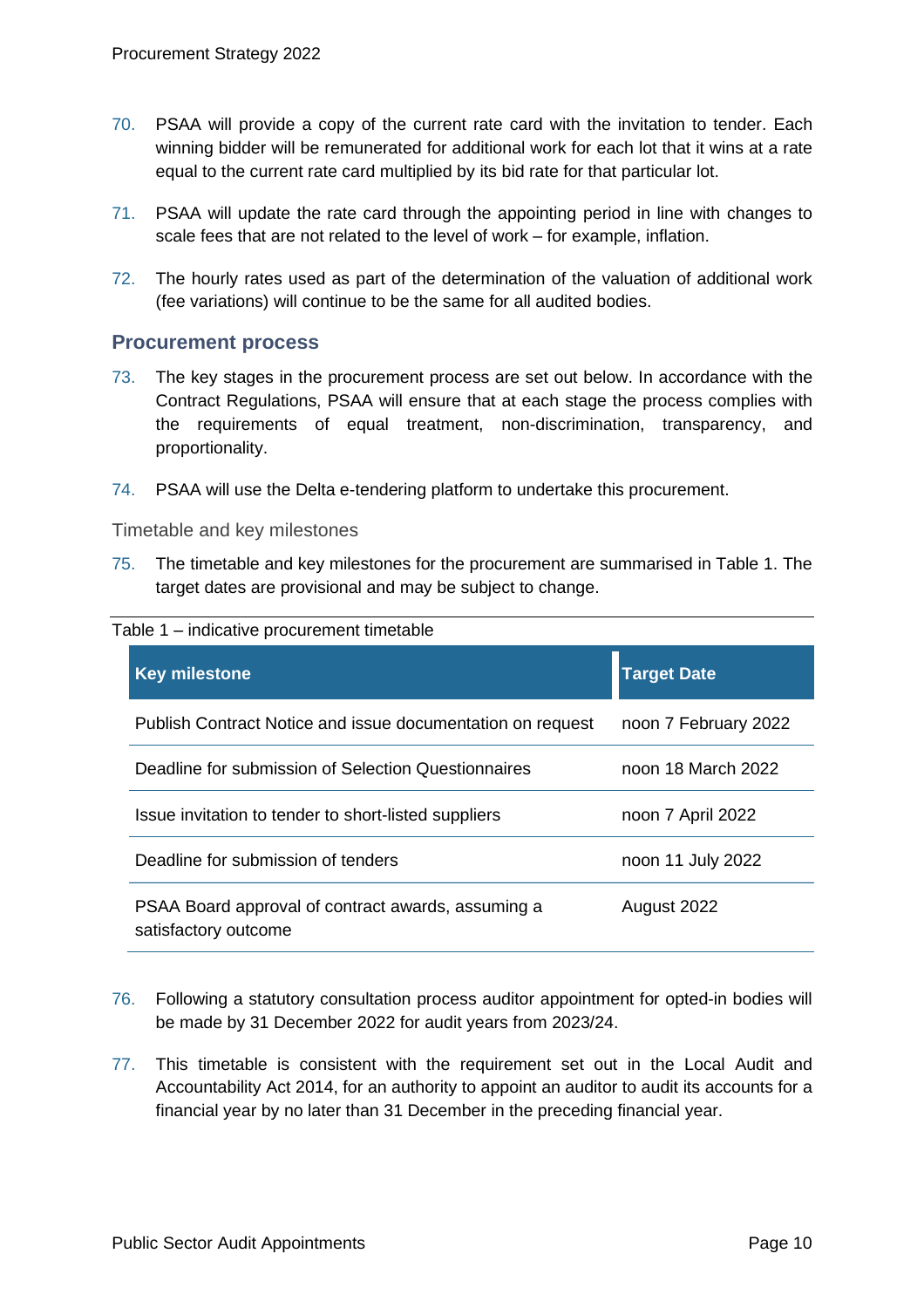#### Contract Notice

78. The purpose and scope of the procurement will be set out in the Contract Notice to be published on the Find A Tender Service and Contracts Finder.

#### Pre-qualification (selection) stage

- 79. The pre-qualification (selection) stage will be designed to enable PSAA to assess potential audit suppliers' ability to meet PSAA's requirements.
- 80. The selection questionnaire evaluation criteria will be:
	- compliance with grounds that would otherwise lead to mandatory or discretionary rejection under the Contract Regulations;
	- satisfactory organisational, financial and economic standing, insurance and information assurance arrangements;
	- capability and capacity;
	- technical and professional knowledge and experience; and
	- eligibility for appointment under the Act and Regulations, either through being registered with ICAEW or going through the process of registration.
- 81. Evaluation at this stage will result in a pass or fail outcome for each potential supplier. All suppliers achieving a pass outcome will be invited to tender.

#### Tender stage

- 82. The tenders for each lot will be evaluated in accordance with the published evaluation criteria to identify the most economically advantageous tenders. The relative weighting of price and quality will be 20:80 with 5 marks of the 80 quality marks being attributed to social value, which equates to 5% of the overall score. PSAA plan to ask bidders to describe the additional social value they will deliver from the contract, which could include the creation of audit apprenticeships and meaningful training opportunities. Bidders will also be asked to describe how their delivery of social value will be measured and evidenced.
- 83. The quality of responses at tender stage will be assessed against a range of relevant criteria such as audit approach, quality assurance, client communications and resourcing and capacity & capability including sector knowledge. Aligned with the Government's proposal that the ARGA become the local audit system leader, we sought the FRC's input in developing our approach.
- 84. Bidders will only be requested to provide one response to the quality section of the tender irrespective of the number of contract lots they bid for, although some questions may require a lot-specific response. The "development" lots will be assessed against the same criteria as the "standard" lots.
- 85. The formal tender evaluation criteria and methodology will be described in the invitation to tender documentation, and published on the PSAA website.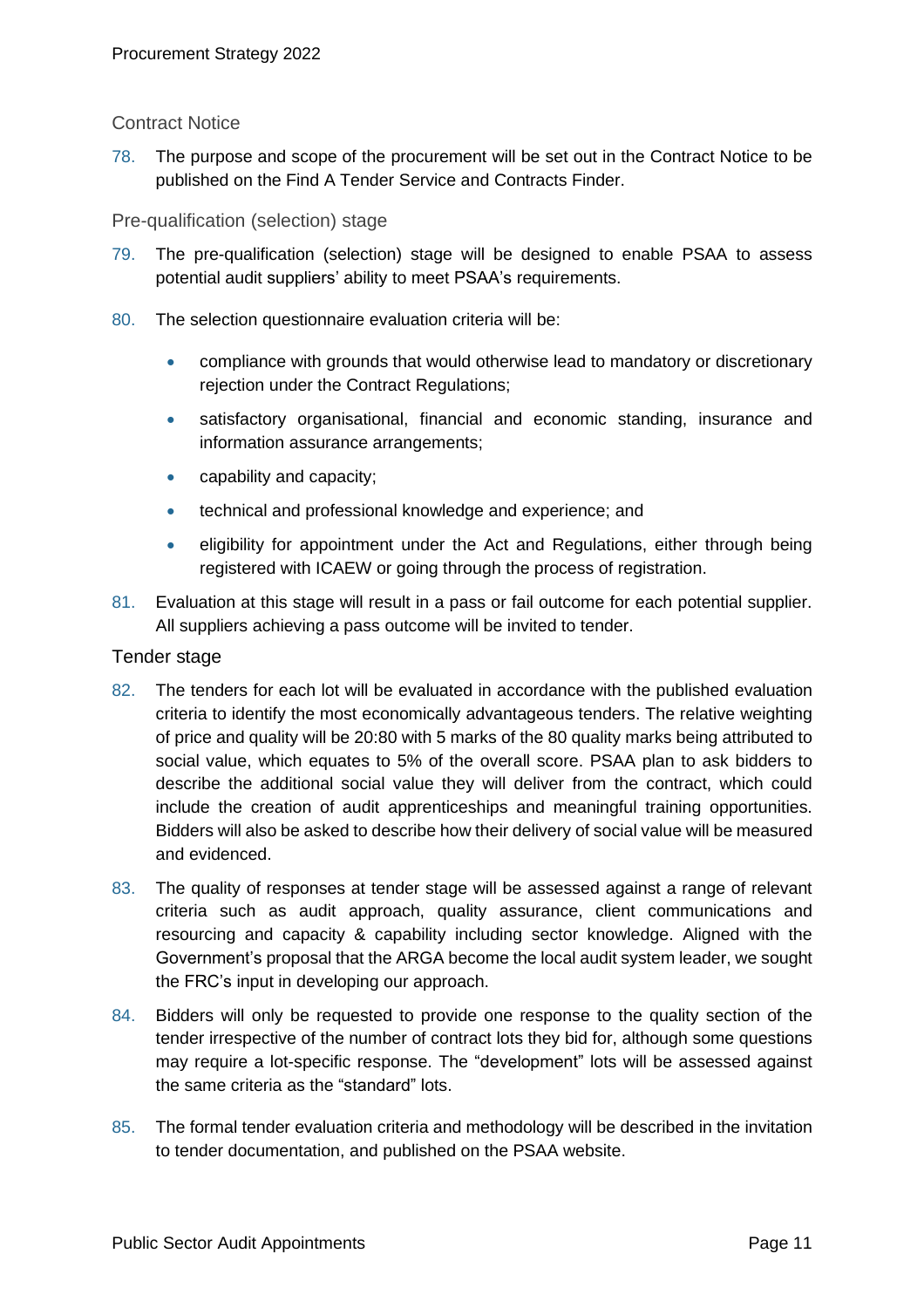# **Establishment of a Dynamic Purchasing System (DPS)**

- 86. Alongside the publication of a Contract Notice for the main audit services procurement outlined above, PSAA will publish a second, separate Contract Notice to establish a DPS.
- 87. The form of selection questionnaire (SQ) used to apply to participate in the DPS will be the same as the one used for the main audit services procurement. Potential Suppliers who wish to express an interest in both the DPS and main procurement opportunities at the same time, they will only need to complete a single SQ response. However the completed SQ response will need to be separately uploaded to each procurement opportunity in the Delta e-tendering platform.
- 88. Once the DPS is established, a supplier that is not a member of the DPS (e.g. a new supplier to the local audit market) can apply to join at any point during the DPS's period of validity if they satisfy the selection requirements, and none of the grounds for exclusion apply. PSAA would evaluate the supplier's selection questionnaire within the legally required timescale of 10 working days of receipt unless there are justifiable reasons for an extension.
- 89. The establishment of a DPS has the potential to offer several benefits over the life of the term of the contracts awarded from the main audit services procurement:
	- provide an alternative to the current practice of automatically seeking to distribute additional audits between contracted firms, for example, in the event of local government reorganisation, or if existing bodies request to join the scheme after the initial opt-in invitation and procurement processes;
	- enable suppliers who are not awarded a contract from the main audit services procurement to bid for PSAA work, so they are not "locked out" (and provide winning suppliers the opportunity to bid for further audits);
	- enable consideration of different contract durations and the potential to stagger future tenders; and
	- should any of the 2017 audit services contracts need to be extended, provide a mechanism through which to undertake the procurement of services for the audits beyond 2023/24 or 2024/25.
- 90. Additionally, the DPS will provide a potential option in the event of not receiving sufficient bids to the main audit services procurement.
- 91. PSAA do not intend to use the DPS to procure replacements for auditor appointments made as part of the 2022 contract award before the end of the contract's duration unless there is a specific reason for doing so. Such reasons might include the identification of an independence conflict, the breakdown of auditor-audited body relationship, or as a result of a supplier's poor performance in line with agreed contract terms.
- 92. The key characteristics of any procurement undertaken through the DPS are likely to be very similar to those used for the main procurement. Clearly there will also need to be some differences, for example, to reflect that a DPS procurement may be for an individual audit, small group of audits or a more significant volume of work. All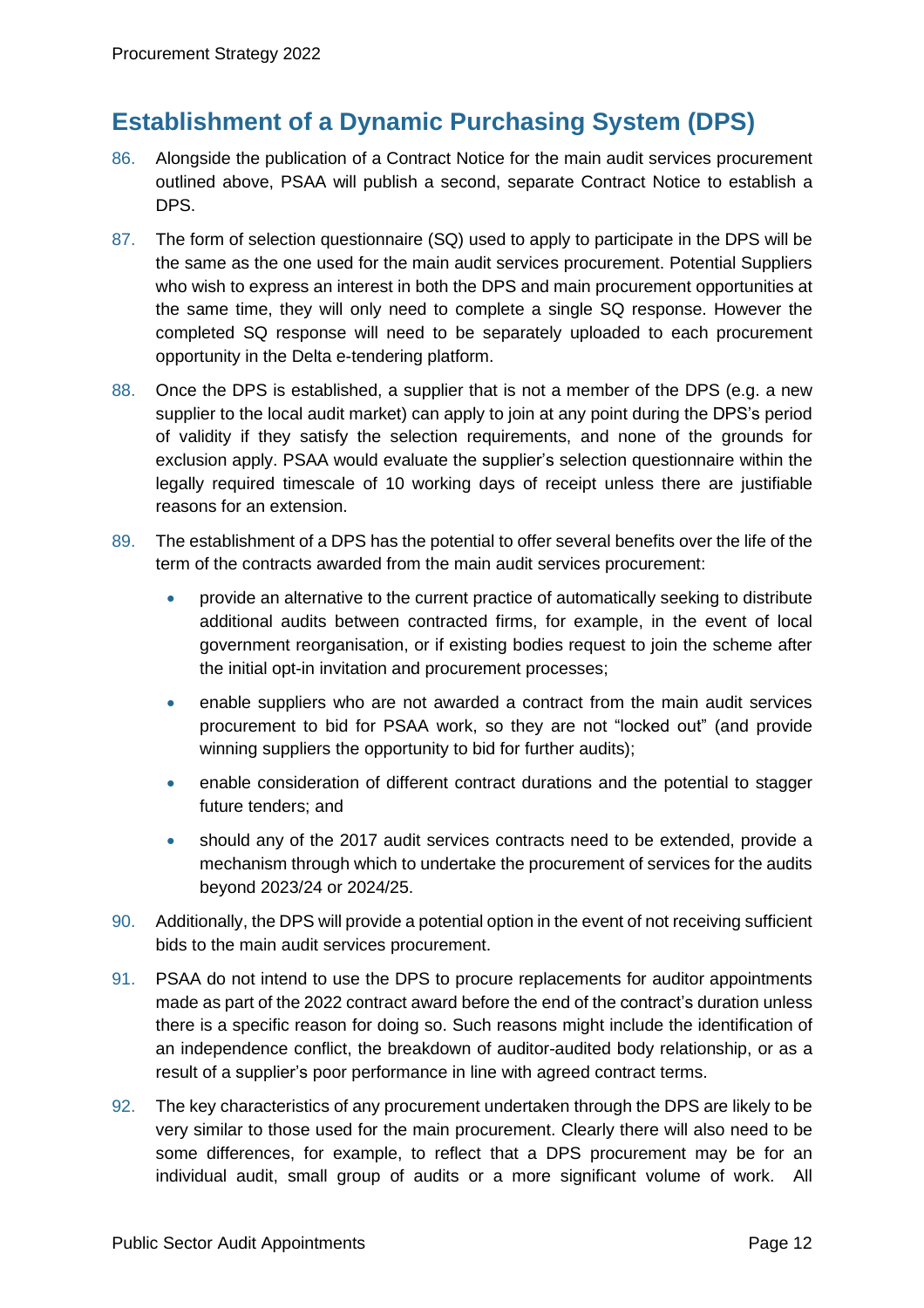procurement documentation will be available when the Contract Notice for the DPS is published at the same time as the Contract Notice for the main procurement in early February 2022.

93. PSAA expect the DPS to become operational during May 2022, and intend to maintain it throughout the next contract period.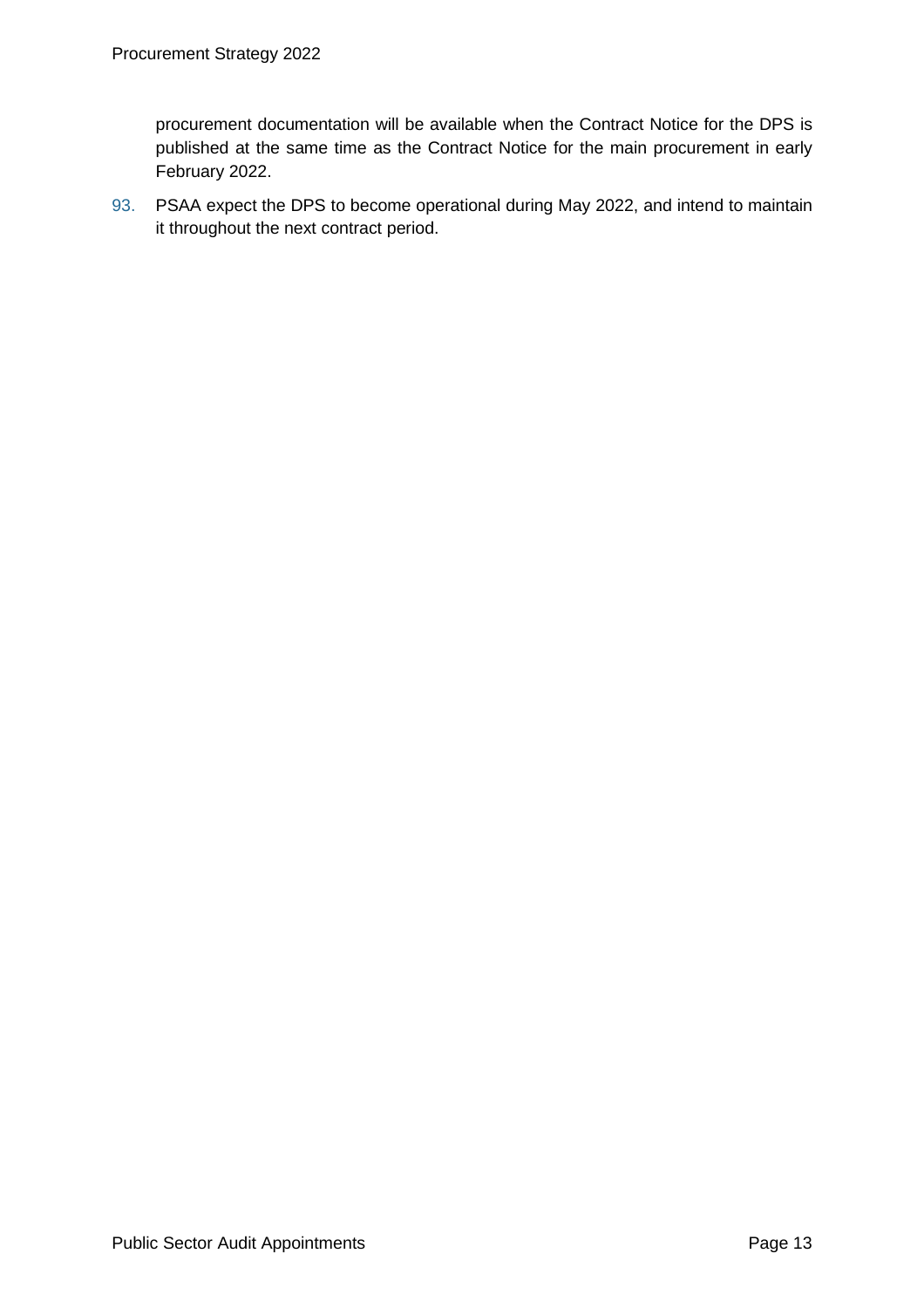# **Appendix - Risk Allocation Matrix**

#### **Introduction**

The allocation and management of risk is central to all commercial contracts and is one of the core commercial principles informing the approach to contracting with third parties. Each party seeks to minimise its overall risk and maximise its reward, which creates an inherent tension between contracting parties. Effectiveness and value for money of contracted services will only be achieved where risk allocation is appropriate and where the party managing the risk is the one most reasonably able to do so.

#### **Purpose**

PSAA produced this risk allocation matrix to inform the development of its commercial model and pricing approach for contract of audit services to deliver the national scheme for local auditor appointments from April 2023. It sets outs PSAA's assessment of the risks that each party is required to bear so provision can be made to mitigate and manage these risks in the most effective and economical manner.

#### **Review**

The risk allocation matrix will be reviewed periodically up to the point that the procurement is initiated where appropriate in the light of comments from audit firms and to ensure that it reflects the emergence of new information and any changes in circumstances.

| <b>Risk</b><br><b>id</b> | <b>Risk Category</b>                                                                                                                                                       | <b>Explanatory comments</b>                                                                                                                                                                                                                                                                                                                                                                                                                             | <b>Potential risk allocation</b> |                    |
|--------------------------|----------------------------------------------------------------------------------------------------------------------------------------------------------------------------|---------------------------------------------------------------------------------------------------------------------------------------------------------------------------------------------------------------------------------------------------------------------------------------------------------------------------------------------------------------------------------------------------------------------------------------------------------|----------------------------------|--------------------|
|                          |                                                                                                                                                                            |                                                                                                                                                                                                                                                                                                                                                                                                                                                         | <b>PSAA</b>                      | <b>Audit Firms</b> |
|                          | Data inaccuracy<br>Risk that inaccurate (or<br>incomplete) data is provided to<br>bidders during the procurement<br>exercise leading to inaccurate<br>pricing or solution. | PSAA will make available the latest information about the audits at the<br>commencement of the procurement, e.g. the most recent audit year completed, the<br>scale fee and the nature and extent of recurring fee variations that are already<br>baked into the scale fee but do not warrant the accuracy of this information. PSAA<br>will adjust the ABNV to reflect any inaccuracies subsequently discovered in this<br>information (see 12 below). |                                  |                    |
| 2.                       | <b>Inflation</b><br>Risk that the cost of supplier's<br>inputs will rise over time due to<br>inflation.                                                                    | The contract will provide indexation on the price paid to audit firms based on the<br>annual application of the prevailing rate of CPI (apart from year 1).<br>There is also an inflation risk for the audit firm; the cost pressures they experience<br>may exceed their estimates and any allowance provided by an index-based<br>adjustment.                                                                                                         | shared                           |                    |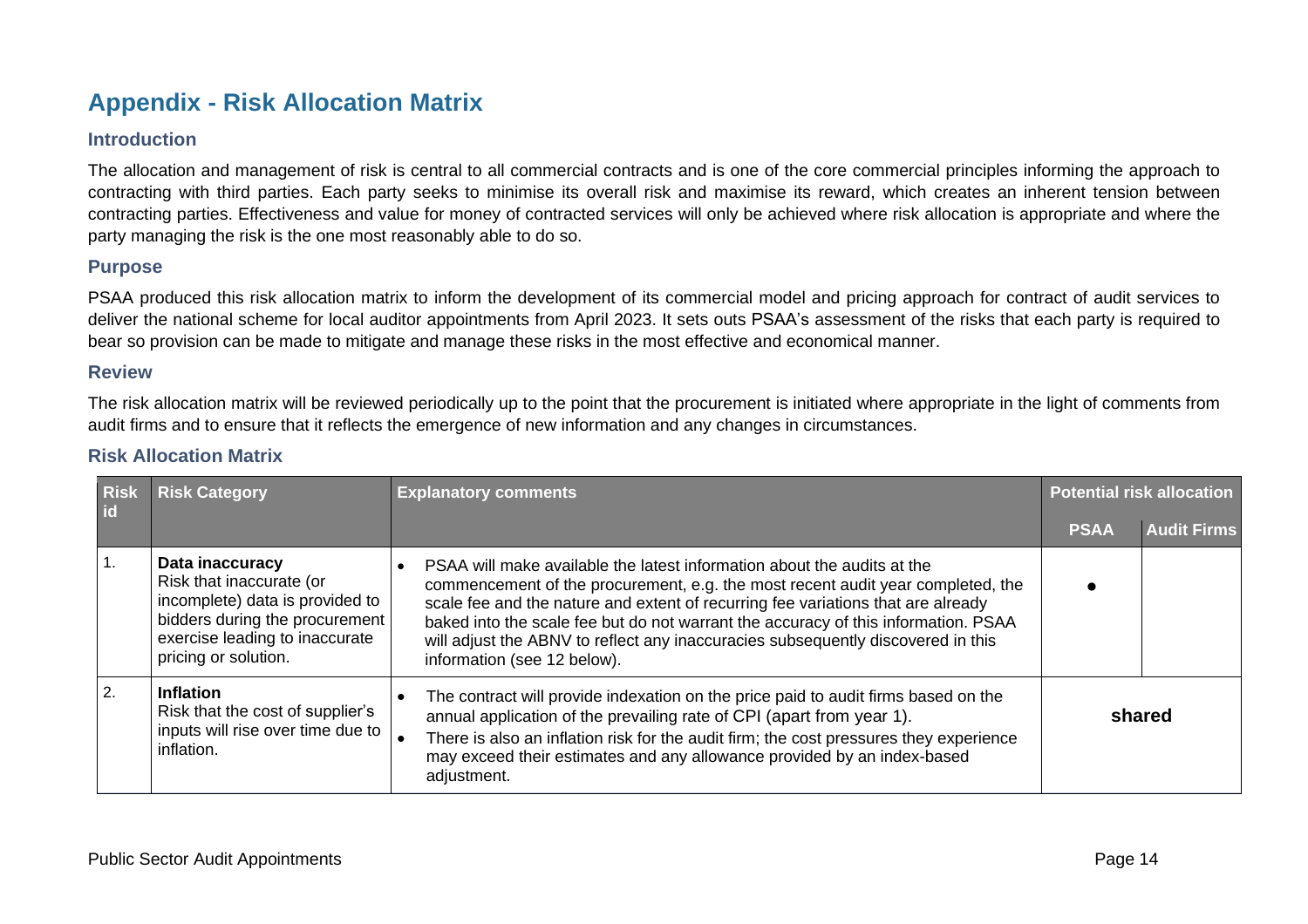| <b>Risk</b><br><b>id</b> | <b>Risk Category</b>                                                                                                                                                       | <b>Explanatory comments</b>                                                                                                                                                                                                                                                                                                                                                                                                                                                                                                                                                                                                                                                                                                                                                                                                                                                                                                                                                                                                |             | <b>Potential risk allocation</b> |
|--------------------------|----------------------------------------------------------------------------------------------------------------------------------------------------------------------------|----------------------------------------------------------------------------------------------------------------------------------------------------------------------------------------------------------------------------------------------------------------------------------------------------------------------------------------------------------------------------------------------------------------------------------------------------------------------------------------------------------------------------------------------------------------------------------------------------------------------------------------------------------------------------------------------------------------------------------------------------------------------------------------------------------------------------------------------------------------------------------------------------------------------------------------------------------------------------------------------------------------------------|-------------|----------------------------------|
|                          |                                                                                                                                                                            |                                                                                                                                                                                                                                                                                                                                                                                                                                                                                                                                                                                                                                                                                                                                                                                                                                                                                                                                                                                                                            | <b>PSAA</b> | <b>Audit Firms</b>               |
| 3.                       | <b>Performance / availability</b><br>Risk that the service will not be<br>delivered to the requisite<br>performance/availability levels.                                   | Audit firms must deliver the service in accordance with the NAO's Code of Audit<br>$\bullet$<br>Practice and all regulatory requirements e.g. of the FRC.<br>The contract will include a performance measure that relates to the audit firm's<br>stated capacity to deliver to a number of audits equal in value to the lot size plus a<br>margin (say 5% of the lot size) for audits awarded before the end of 2022. The<br>availability of sufficient audit resources is a supplier risk.                                                                                                                                                                                                                                                                                                                                                                                                                                                                                                                                |             |                                  |
| 4.                       | <b>Volume /demand</b><br>Risk that the actual usage of<br>the service is less than the<br>guaranteed minimum.                                                              | Local bodies that decide to opt into PSAA's scheme are then statutorily committed to<br>remain in the scheme for the full appointing period of five years, unless they are<br>abolished under local government reorganisation.<br>Contractual provision will guarantee a minimum volume of work.                                                                                                                                                                                                                                                                                                                                                                                                                                                                                                                                                                                                                                                                                                                           |             |                                  |
| 5.                       | Volume /demand<br>Risk that the actual usage of<br>the service is greater than the<br>lot size plus a small margin<br>(say 5%) for audit awards<br>before the end of 2022. | PSAA may only award work in excess of this figure with the supplier's agreement.                                                                                                                                                                                                                                                                                                                                                                                                                                                                                                                                                                                                                                                                                                                                                                                                                                                                                                                                           |             |                                  |
| 6.                       | Volume/demand<br>Substantial additional work.                                                                                                                              | PSAA will pay for substantial additional work and certain statutory actions as defined<br>in the Appointing Person regulations namely<br>the consideration of the making of and the making of a public interest report or<br>$\circ$<br>a written recommendation under Schedule 7 of the 2014 Act;<br>the exercise of any functions under section 27 of the 2014 Act in relation to the<br>$\circ$<br>right to make objections at the audit;<br>any application to the court under section 28 of the 2014 Act for a declaration<br>$\circ$<br>that an item of account is contrary to law or any appearance as respondent to<br>any appeal against such a declaration;<br>the consideration of the issue of and any issue of an advisory notice under<br>$\circ$<br>Schedule 8 of the 2014 Act;<br>any application for judicial review under section 31 of the 2014 Act or any<br>$\circ$<br>appearance as respondent to any application for judicial review made in respect<br>of the exercise of the auditors' functions. |             |                                  |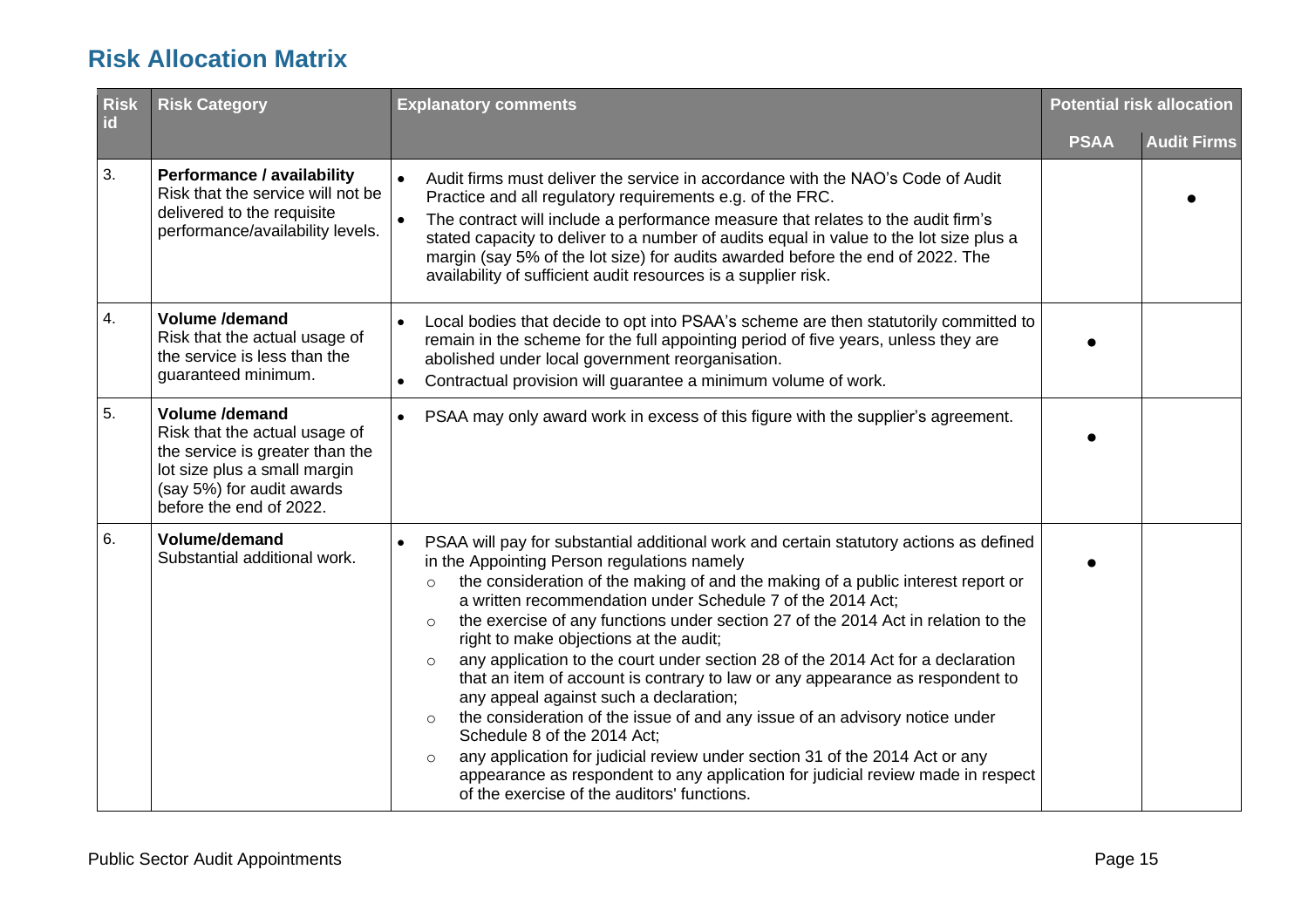| <b>Risk</b><br>id | <b>Risk Category</b>                                                                                                                                                                          | <b>Explanatory comments</b>                                                                                                                                                                                                                                                                                                                                                                                                                                                                                                                                                                                                                                                                                                                                                                                                                                                                               | <b>Potential risk allocation</b> |                    |
|-------------------|-----------------------------------------------------------------------------------------------------------------------------------------------------------------------------------------------|-----------------------------------------------------------------------------------------------------------------------------------------------------------------------------------------------------------------------------------------------------------------------------------------------------------------------------------------------------------------------------------------------------------------------------------------------------------------------------------------------------------------------------------------------------------------------------------------------------------------------------------------------------------------------------------------------------------------------------------------------------------------------------------------------------------------------------------------------------------------------------------------------------------|----------------------------------|--------------------|
|                   |                                                                                                                                                                                               |                                                                                                                                                                                                                                                                                                                                                                                                                                                                                                                                                                                                                                                                                                                                                                                                                                                                                                           | <b>PSAA</b>                      | <b>Audit Firms</b> |
|                   |                                                                                                                                                                                               | Substantial additional work will include future regulatory and code related changes<br>unless notified to bidders in the ITT.                                                                                                                                                                                                                                                                                                                                                                                                                                                                                                                                                                                                                                                                                                                                                                             |                                  |                    |
| 7.                | Change in law                                                                                                                                                                                 | The supplier mostly takes this risk. The supplier shall neither be relieved of its<br>obligations to supply services under the contract nor be entitled to an increase in<br>charges as the result of the general change in law.                                                                                                                                                                                                                                                                                                                                                                                                                                                                                                                                                                                                                                                                          |                                  |                    |
| 8.                | <b>Performance risk</b><br>Risk that the services<br>have/project has not been<br>planned adequately for the<br>purpose required or are not<br>properly performed.<br>Performance Indicators. | Audit firms will have the responsibility for the adequacy of the planning and<br>performance of the service provided and their compliance with the<br>output/performance specification. The scope of local audit is fixed by third parties. It<br>is determined by the requirements of the:<br>NAO's Code of Audit Practice which sets the scope of the audit;<br>$\Omega$<br>The Code of Practice on Local Authority Accounting published by<br>$\Omega$<br>CIPFA/LASSAC which sets the format of the financial statements;<br>HM Treasury in respect of the arrangements for Whole of Government<br>$\circ$<br>Accounts; and<br>FRC (expected to become ARGA in the year this contract starts) who regulate<br>$\circ$<br>the work of auditor in the application of International Auditing Standards.<br>PSAA intends to establish a series of KPIs as part of its contract management<br>arrangements. |                                  |                    |
| 9.                | <b>Delivery risk</b><br>Risk that the delivery of the<br>audit does not meet planned<br>timescales.                                                                                           | The Accounts & Audit Regulations effectively set a target date for completion of the<br>audit. The past two years (2018/19 and 2019/20) have featured high levels of<br>delayed opinions as a result of a variety of factors. As a result there is a current<br>backlog of outstanding opinions.<br>Audit firms must meet the target dates unless there are good reasons outside their<br>control such as the poor preparation of audit papers or the need for statutory<br>actions.                                                                                                                                                                                                                                                                                                                                                                                                                      | shared risk                      |                    |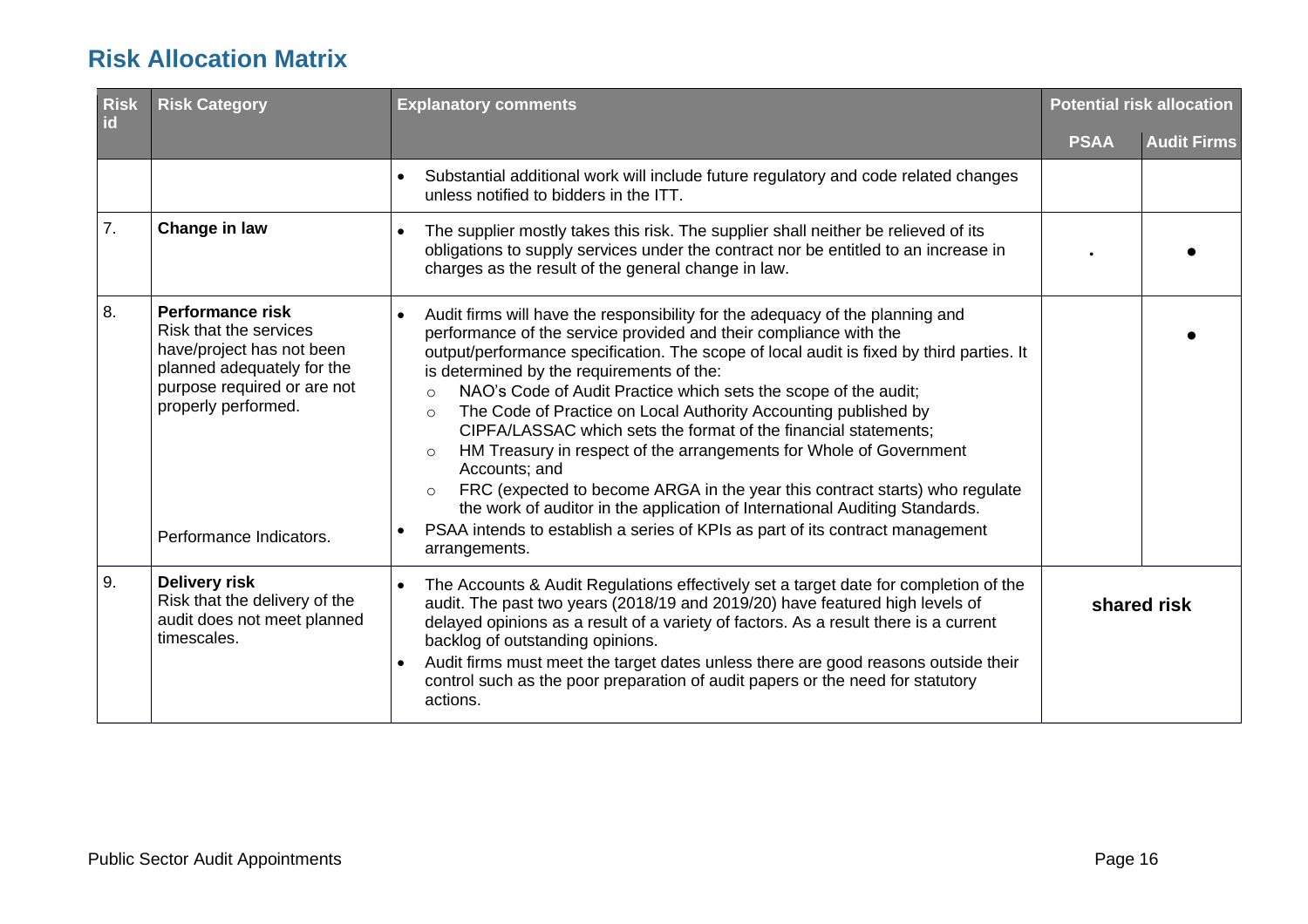| <b>Risk</b><br>id | <b>Risk Category</b>                                                                                                                                               | <b>Explanatory comments</b>                                                                                                                                                                                                                                                                                                                                                                                                                                                                                                                                                                                                                                                                                                                                                                                                                                                                                                                                                                                                                                                                                                                                                                                                                                                                                                                                                                                                                                                                 | <b>Potential risk allocation</b> |                    |
|-------------------|--------------------------------------------------------------------------------------------------------------------------------------------------------------------|---------------------------------------------------------------------------------------------------------------------------------------------------------------------------------------------------------------------------------------------------------------------------------------------------------------------------------------------------------------------------------------------------------------------------------------------------------------------------------------------------------------------------------------------------------------------------------------------------------------------------------------------------------------------------------------------------------------------------------------------------------------------------------------------------------------------------------------------------------------------------------------------------------------------------------------------------------------------------------------------------------------------------------------------------------------------------------------------------------------------------------------------------------------------------------------------------------------------------------------------------------------------------------------------------------------------------------------------------------------------------------------------------------------------------------------------------------------------------------------------|----------------------------------|--------------------|
|                   |                                                                                                                                                                    |                                                                                                                                                                                                                                                                                                                                                                                                                                                                                                                                                                                                                                                                                                                                                                                                                                                                                                                                                                                                                                                                                                                                                                                                                                                                                                                                                                                                                                                                                             | <b>PSAA</b>                      | <b>Audit Firms</b> |
| 10.               | <b>Scope of the Contract</b><br>Audits are not allocated until<br>after contract award.<br>Audits are awarded remote<br>from the audit firm's principal<br>office. | Current thinking is that contract lots will be based on work of a specified value of<br>work that is populated with named audits, reflecting a blend of authority types, after<br>completing the tender evaluation process, in consultation with both winning firms<br>and bodies. We are aware that audit firms expressed a preference for bidding for<br>audits on a geographic basis. However, having considered this approach thoroughly<br>we have concluded that it is likely to put at risk the statutory requirement on the<br>appointing person to appoint an independent auditor to every opted-in authority. We<br>intend to introduce a mechanism to enable bidders to reflect geographical<br>preferences in their bids. In addition, when making auditor appointments following<br>contract award (and therefore with audit quality matters already having been<br>assessed), PSAA will have regard to the status of prior years' audits and will be<br>guided by the following principles:<br>ensuring auditor independence;<br>$\circ$<br>ensuring any minimum guarantees of work are delivered;<br>$\circ$<br>ensuring a blend of authority types for each audit firm;<br>$\circ$<br>taking account of a firm's principal locations and geographic preferences (as<br>$\circ$<br>specified in its tender response);<br>providing continuity of audit firm, where appropriate; and<br>$\circ$<br>accommodating joint/shared working arrangements where possible.<br>$\circ$ |                                  |                    |
| 11.               | The audit services fee<br>Pricing for Code compliant<br>audits where there is no<br>substantial additional or lesser<br>work or no statutory actions.              | The ITT will ask for prices based on the "audited body notional value" for 2021/22.<br>The ABNV is the scale fee for 2021/22 plus actual and estimated recurring fee<br>variations for 2019/20 audits.<br>The winning bidder of each lot will be remunerated for their work to deliver Code<br>compliant audits at a rate equal to the ABNV for that lot multiplied by its bid rate for<br>that lot.<br>Where individual audits currently attract scale fees that do not cover the basic costs<br>of the audit work needed for a Code-compliant audit, PSAA propose to implement a<br>minimum fee level at the start of the next appointing period, for the audit of the<br>2023/24 accounts. Our independent research indicates a minimum fee level of<br>£31,000 should apply, based on the 2020/21 scope of audit work, to any opted-in<br>body (a police and crime commissioner and a chief constable constitute one body                                                                                                                                                                                                                                                                                                                                                                                                                                                                                                                                                               |                                  |                    |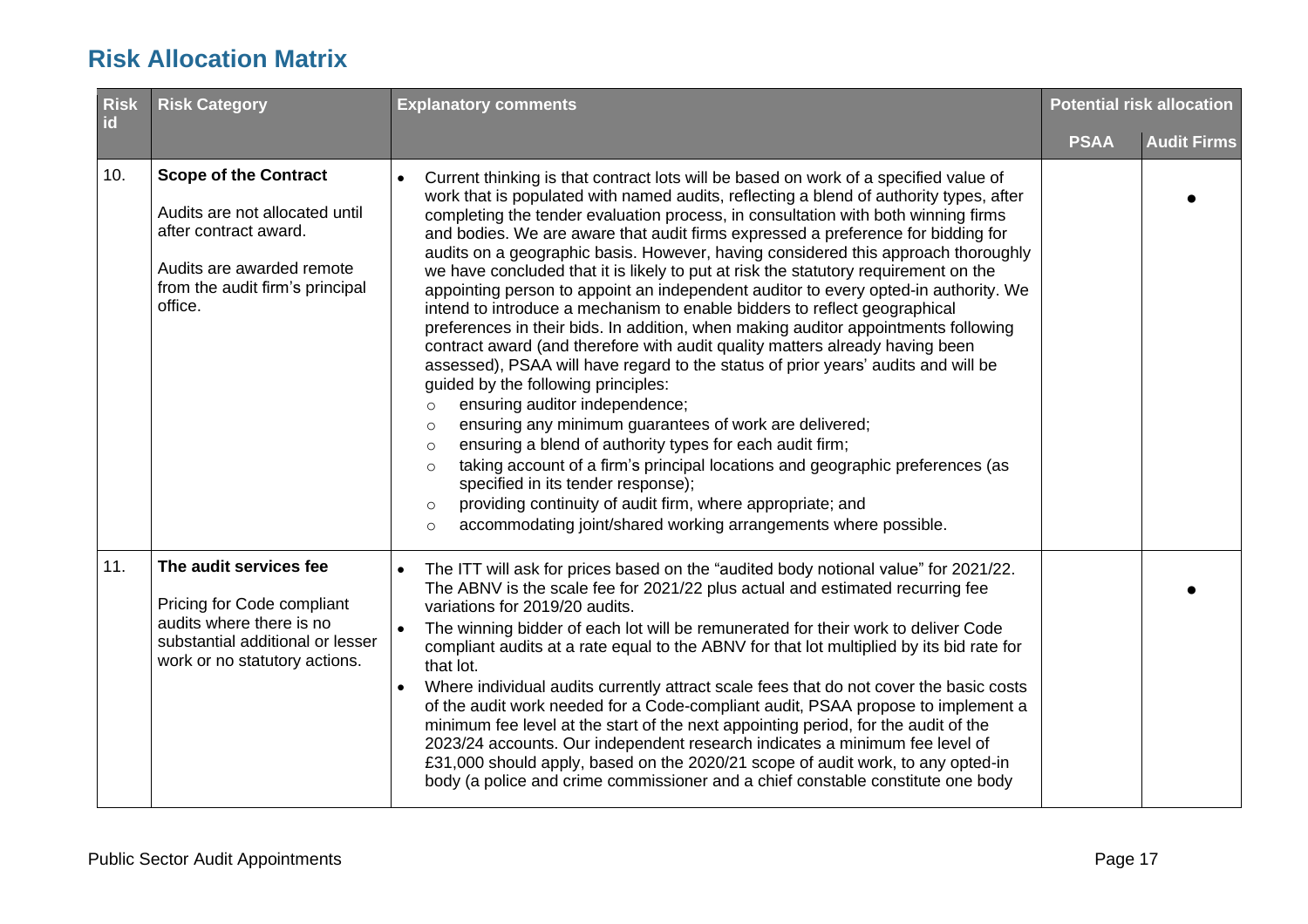| <b>Risk</b><br>id | <b>Risk Category</b>                                                                                                                                                                     | <b>Explanatory comments</b>                                                                                                                                                                                                                                                                                                                                                                                                                                                                                                                                                                                                                                                                                                                                                                                                                                                                                                                                                                                                               | <b>Potential risk allocation</b> |                    |
|-------------------|------------------------------------------------------------------------------------------------------------------------------------------------------------------------------------------|-------------------------------------------------------------------------------------------------------------------------------------------------------------------------------------------------------------------------------------------------------------------------------------------------------------------------------------------------------------------------------------------------------------------------------------------------------------------------------------------------------------------------------------------------------------------------------------------------------------------------------------------------------------------------------------------------------------------------------------------------------------------------------------------------------------------------------------------------------------------------------------------------------------------------------------------------------------------------------------------------------------------------------------------|----------------------------------|--------------------|
|                   |                                                                                                                                                                                          |                                                                                                                                                                                                                                                                                                                                                                                                                                                                                                                                                                                                                                                                                                                                                                                                                                                                                                                                                                                                                                           | <b>PSAA</b>                      | <b>Audit Firms</b> |
|                   | Valuation of substantial<br>additional work.                                                                                                                                             | for this purpose).<br>PSAA cannot anticipate scale fees for the next appointing period at this stage<br>because they will depend on the prices achieved in the procurement and any<br>changes in audit requirements. Where any price increase means that the scale fee<br>for a body does not reach the floor set by the minimum fee, the fee for that body<br>would increase to reach the minimum level. PSAA consults each year on the fee<br>scale and will consult in 2023 on the 2023/24 fee scale.<br>The hourly rates used as part of the determination of the valuation of additional work<br>will continue to be the same for all audited bodies.<br>The winning bidder of each lot will be remunerated for additional work at a rate equal<br>to the current rate card (which will be included in the ITT) multiplied by its bid rate for<br>that lot.<br>The rate card will be updated through the appointing period in line with changes to<br>scale fees that are not related to the level of work - for example, inflation. |                                  |                    |
| 12.               | <b>Termination</b><br>Risk that PSAA will terminate<br>(or partially terminate) the<br>contract early i.e. before the<br>end of the initial contract term.                               | Contractual provisions describe the conditions under which termination would be<br>invoked, covering:<br>Insolvency or change of control<br>$\circ$<br>Material irremediable or unremedied breach<br>$\Omega$<br>Persistent failure<br>$\circ$<br>Corruption, bribery, or discrimination<br>$\circ$<br>Serious security risk<br>$\circ$<br>Legislative changes.<br>$\circ$                                                                                                                                                                                                                                                                                                                                                                                                                                                                                                                                                                                                                                                                |                                  |                    |
| 13.               | <b>Subcontractor insolvency</b><br>Risk that a subcontractor within<br>the supplier's or<br>subcontractors' supply chain<br>becomes insolvent during the<br>course of the contract term. | The audit firm must take this risk as it is responsible for its own supply chains.<br>$\bullet$<br>Failure in the subcontractor supply chain is explicitly excluded from the definition of<br>a 'Force Majeure Event'.                                                                                                                                                                                                                                                                                                                                                                                                                                                                                                                                                                                                                                                                                                                                                                                                                    |                                  |                    |